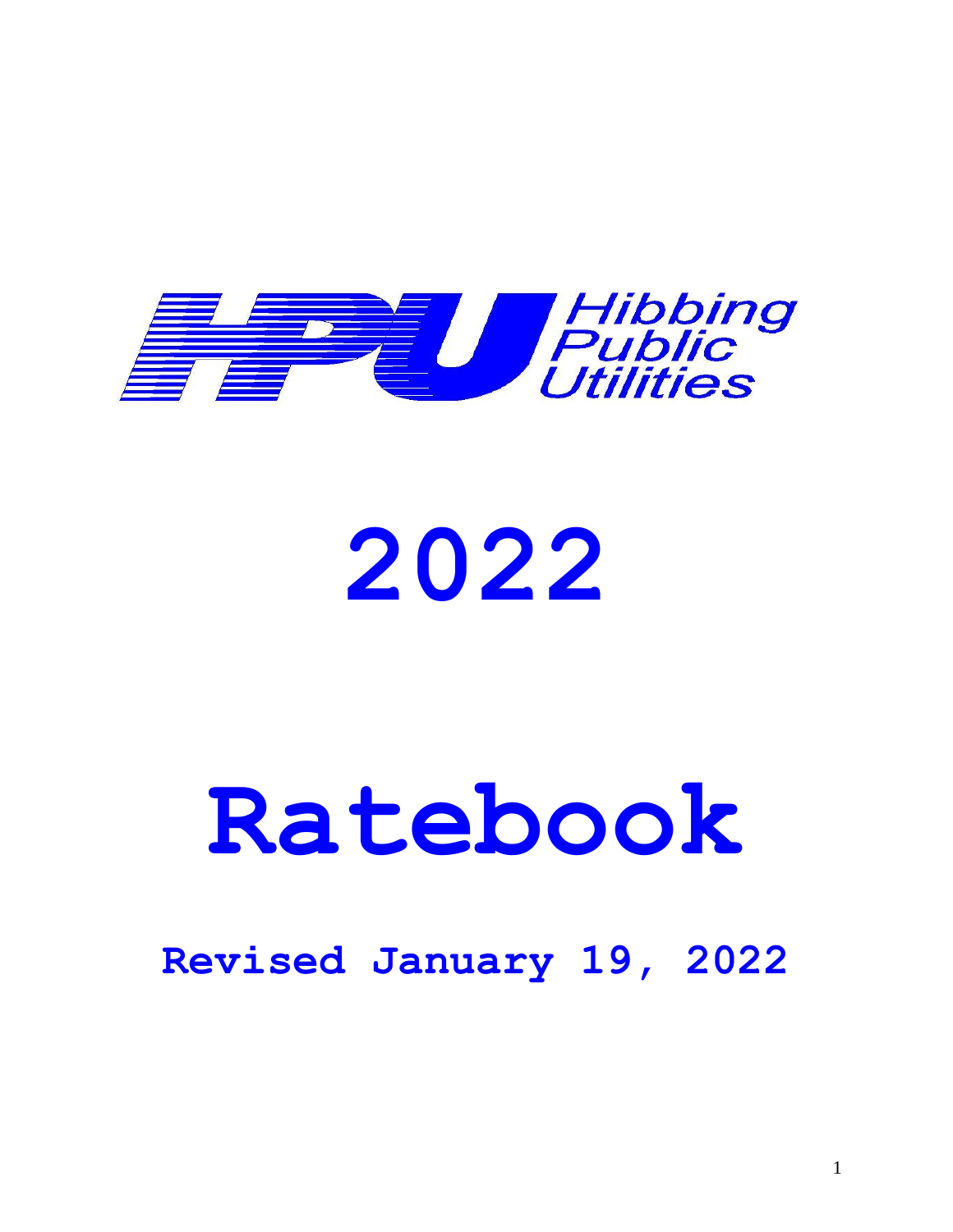# **2022 Ratebook Recipients**

# **MANAGERS**

LUKE PETERSON MORGAN ANDERSON PENNY RUTCHASKY STACIE LOE RANDY KNOWLES

# **ENGINEERING**

VIRGINIA NOVAK

# **OFFICE**

JAMIE CHACICH STEPHANIE SENICH PAUL PLOMBON LUKE ODEGAARD

# **OUTSIDE CREWS**

HEAT FOREMAN LINE FOREMAN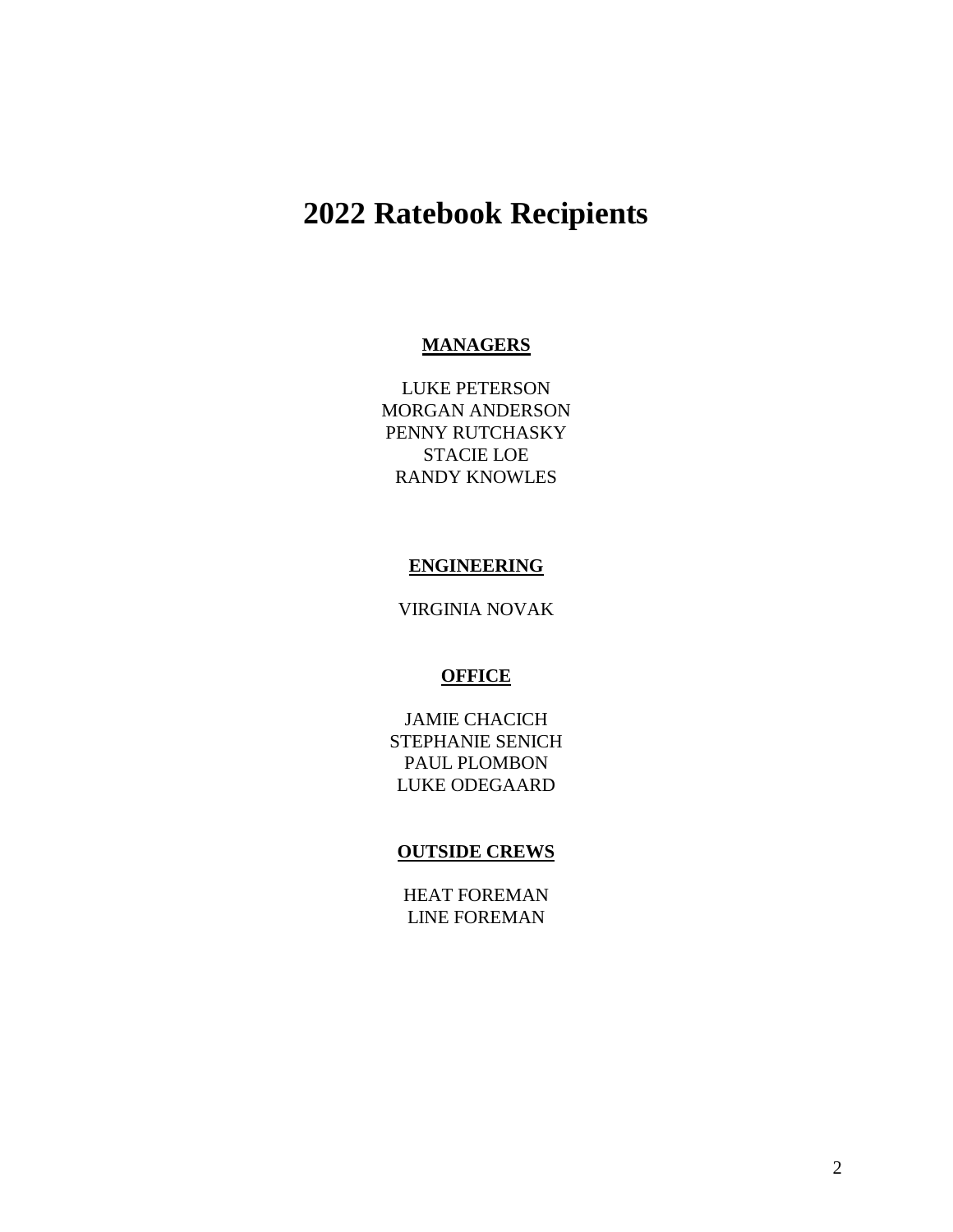# GENERAL RATE PROVISIONS

# **Connection Charges**

No charge shall be made for nominal overhead service connections, meters or installation. An additional charge shall be made for underground or abnormal service connections.

# **Billings**

All bills shall be rendered monthly and shall be payable at net through the due date shown on the bill. Bills for service paid after the due date shall be subject to a late payment penalty of five (5) percent.

# **Delinquency and Disconnection of Service**

If any bill is unpaid after due date and proper notification procedures of the customer have occurred in accordance with the Public Utilities Commission's rules and regulations for customer service, the customer shall be considered delinquent and service is subject to disconnection. A door hanger fee of \$25.00, disconnect fee of \$50.00 and reconnect fee of \$50.00 per service will be assessed during regular business hours along with the past due amount. Outside of regular business hours, an additional \$100.00 per employee will be charged along with the past due amount before service is restored.

A reconnection charge of **\$50.00 during business hours and \$150.00, per employee, outside of regular business hours** shall be paid per service by the delinquent customer before service is restored.

# **Minnesota Sales and Use Tax**

The current Minnesota Sales and Use Tax applicable to non-exempt service rendered shall be added to the monthly bills calculated under these rate schedules.

# **Interference**

Uses of electric service which cause disturbances on the electrical distribution system and interference with service to other customers will not be allowed.

# **Adherence to Codes and Rules**

All installations and equipment service must be in accordance with applicable Federal and State Codes and the Service Policy and rules of the Hibbing Public Utilities Commission. The Utility reserves the right to refuse service to customers not in compliance with this provision.

> Effective Date - October 15, 1978 Issued by: Robert F. Miller, Chairman Hibbing Public Utilities Commission

Revision: June 12, 2001 Revised January 1, 2004 Revised: November 1, 2009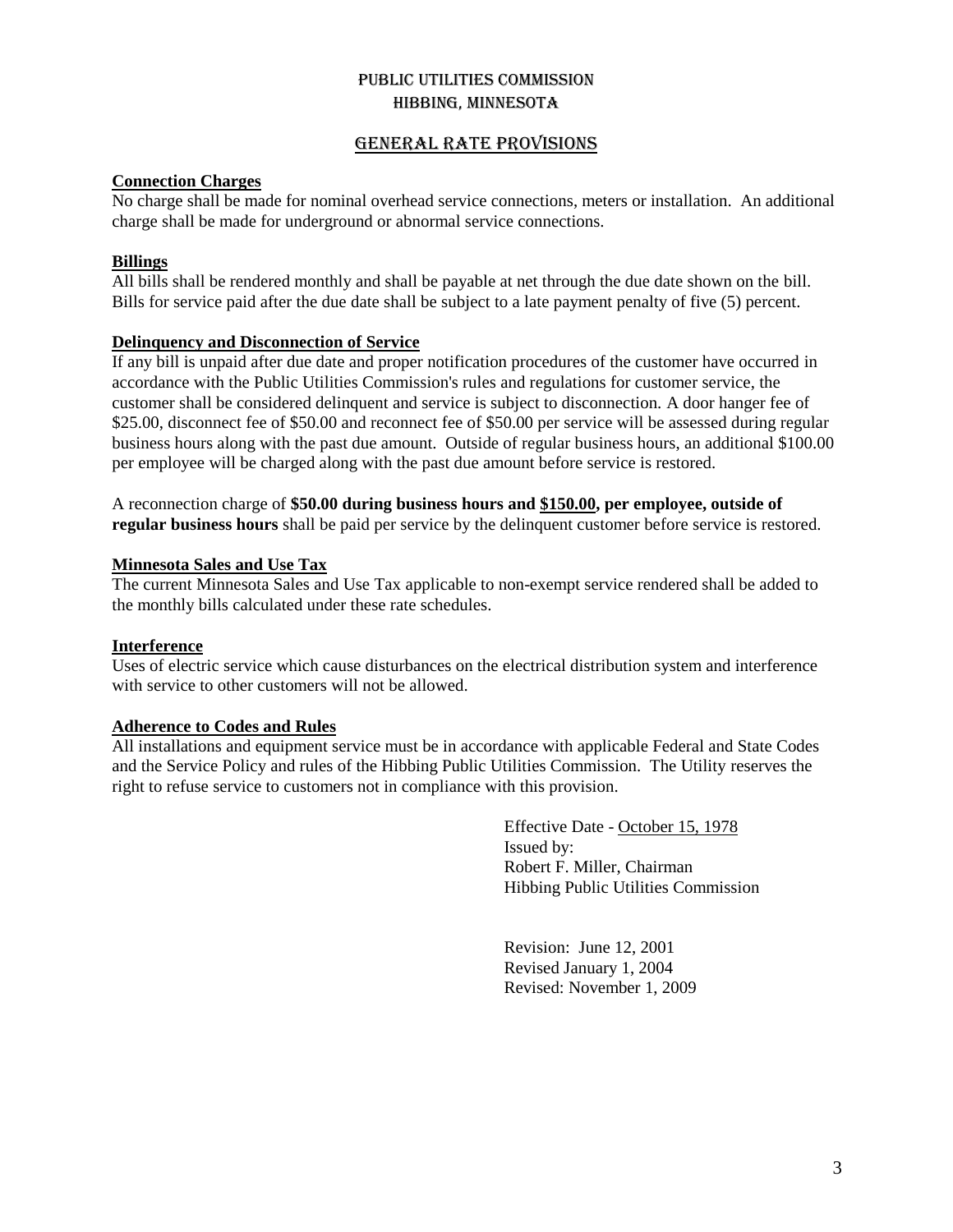# ELECTRIC SERVICE RESIDENTIAL SERVICE RATES 1001, 1002, 1203

# **Applicability:**

This rate is available, as shown, to all single-family residences, single flats, single apartments for lighting the operation of appliances, cooking, space heating, water heating and incidental power. It is also available for multiple units or for multiple family occupancy on the basis that the minimum bill and each energy block (5 apartments or more) of the rate shall be multiplied by the number of families or residences (whichever is greater) served through a single meter before computing the incremental energy block charges.

# **Character of Service:**

Service furnished under this rate shall be restricted to single phase, alternating current, 120 - 240 Volt, three wire, 60 cycle service.

# **Rate:**

| <b>Base Charge</b>   | $$11.96*$                                              |
|----------------------|--------------------------------------------------------|
| <b>Energy Charge</b> | All Usage 11.0¢ per KWH per month                      |
| <b>PPAA</b>          | Monthly Variable cost of purchased power from MN Power |

# **Base Charge:**

The base charge of **\$11.96\* net per month** shall be the minimum monthly charge.

# **Senior Citizen Discount:**

To qualify for a Senior Citizen's Discount, a consumer must be at least sixty-two (62) years of age. A **\$1.50 per month discount** will be given to applicable customers.

# **Purchase Power Acquisition Adjustment Clause:**

The above rates shall be adjusted in accordance with the Purchase Power Acquisition Adjustment Clause set forth in these Rates and Regulations.

# **Delayed Payment Charge:**

**Five percent (5%)** of the above computed billing or minimum charge if not paid by due date on bill or within fifteen (15) days from rendition of bill.

# **Terms and Conditions:**

This rate is available on application and only to those consumers whose entire requirements are measured through one meter.

All electric service of the Electric Utility is rendered under and subject to the Rules and Regulations of the Hibbing Public Utilities Commission.

> Effective Date October 15, 1978 First Revision February 1, 1980 Sixteenth Revision January 1, 2015 Seventeenth Revision January 1, 2016 Eighteenth Revision July 1, 2016 Nineteenth Revision January 1, 2017 Twentieth Revision July 1, 2017 Twenty First Revision January 1, 2018 Twenty Second Revision February 1, 2020 Twenty Third Revision November 1, 2020 All Previous Revisions See Index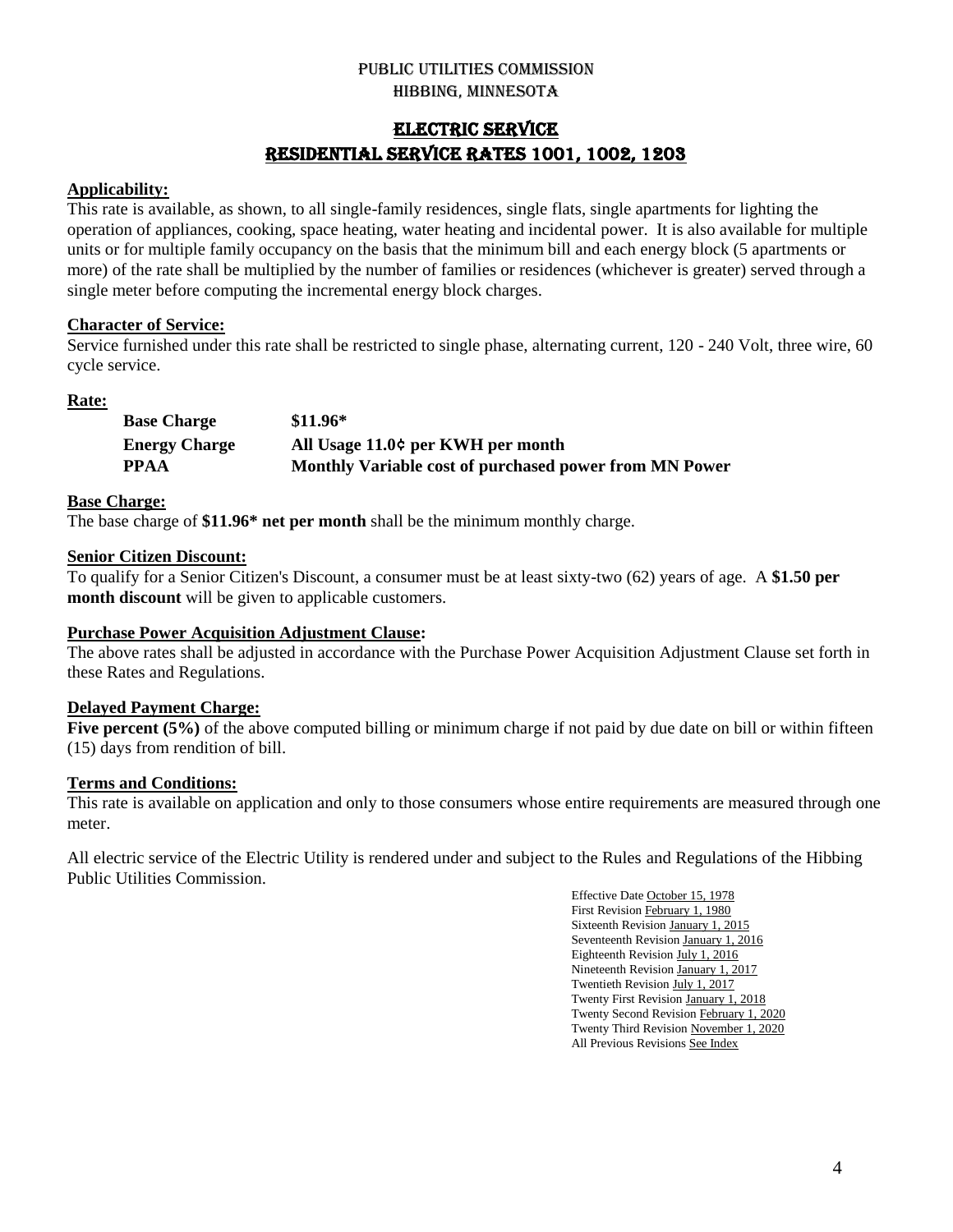# Public Utilities Commission Hibbing, Minnesota

# **Purchase Power Acquisition Adjustment:**

The stipulated rates shall be subject to a Purchased Power Acquisition Adjustment (PPAA) whenever the preceding month's variable components purchased energy divided by the net energy available for sale (corrected for line losses) in the preceding month exceeds the average 2014 amounts for the variable components. The 2014 average for these components was approximately \$0.006/KWh.

The purpose of the PPAA is to recover the cost for purchased electric energy which exceeds the Base Cost per KWh sold as calculated with the costs and energy sales during 2014. Variable Purchased Power costs include the Midwest Area transmission charges, energy adjustments – Minnesota Power (MP) fuel costs, MP resale energy costs, and MP monthly true-ups. These amounts change month-to-month, thus cannot be forecasted to be included in the base electrical rates.

The amount of the PPAA per kilowatt-hour is applicable to all metered or estimated metered kilowatt-hours and is not subject to discount or minimum provisions of any rate schedule.

The PPAA will be reinstated January 1, 2016.

Effective date: October 15, 1978 First Revision: November 20, 1978 Seventh Revision: November 10, 2015 Eighth Revision: January 1, 2016 Ninth Revision January 1, 2017 All Previous Revisions See Index

This item may need update...reflects 2014 dates…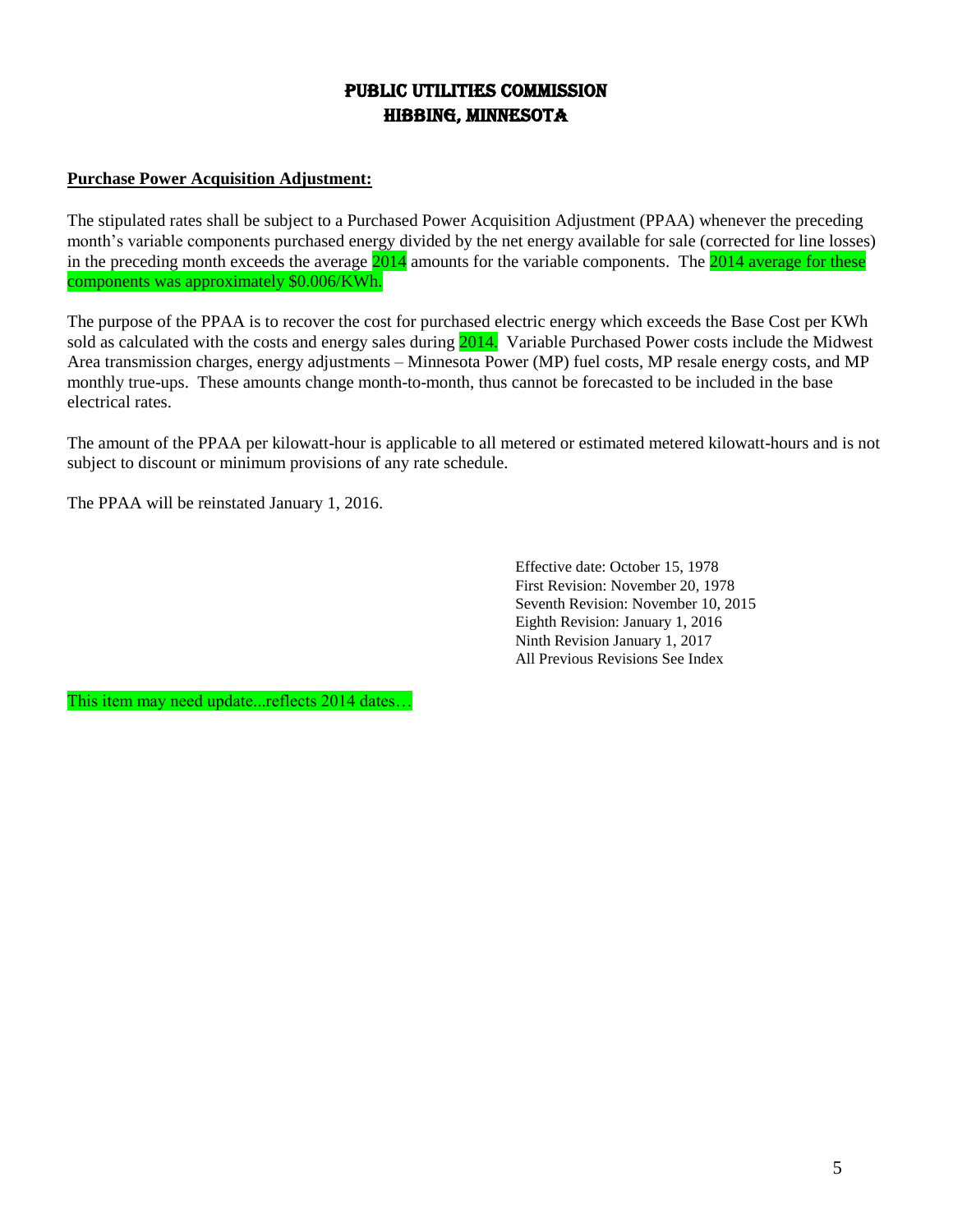# ELECTRIC SERVICE Commercial - GENERAL SERVICE RATE 2001

# **Applicability:**

This rate is available to general service consumers who are most economically served or desire service under this rate. This rate is available, as described herein, to the entire service area. This rate is available only to customers whose monthly kilowatt demands do not exceed 8 kilowatts through a single metering installation. Eligibility is determined on a quarterly basis with demand levels existing for seven of the preceding 12 months.

# **Character of Service:**

120-240 volts single phase or 120-208, 240 volts, three wire, optional with the Public Utilities Commission single phase and three-phase where available, 60 cycle alternating current, for new consumers or installations. Secondary metering, only, will apply to this rate for new consumers or locations.

# **Rate:**

# **All Usage 10.91¢ per KWH per month**

# **Purchase Power Acquisition Adjustment Clause:**

The above rates shall be adjusted in accordance with the Purchase Power Acquisition Adjustment Clause.

# **Base Monthly Charge:**

 **Single Phase Service \$12.83\* per meter per month**

# **Delayed Payment Charge:**

Five percent (5%) of the above computed billing or minimum charge if not paid by due date on bill or within fifteen (15) days from rendition of bill.

# **Terms and Conditions:**

All electric service of the Public Utilities Commission is rendered under and subject to the General Service Rules and Regulations of the Public Utilities Commission, but in no event shall the Service Rules and Regulations override the service conditions described herein in this rate schedule.

> Effective Date October 15, 1978 First Revision February 1, 1980 Eleventh Revision January 1, 2006 Twelfth Revision January 1, 2008 Thirteenth Revision January 1, 2009 Fourteenth Revision June 1, 2009 \* Fifteenth Revision January 1, 2013 Sixteenth Revision January 1, 2015 Seventeenth Revision January 1, 2016 Eighteenth Revision July 1, 2016 Nineteenth Revision January 1, 2017 Twentieth Revision July 1, 2017 Twenty First Revision January 1, 2018 Twenty Second Revision November 1, 2020 All Previous Revisions See Index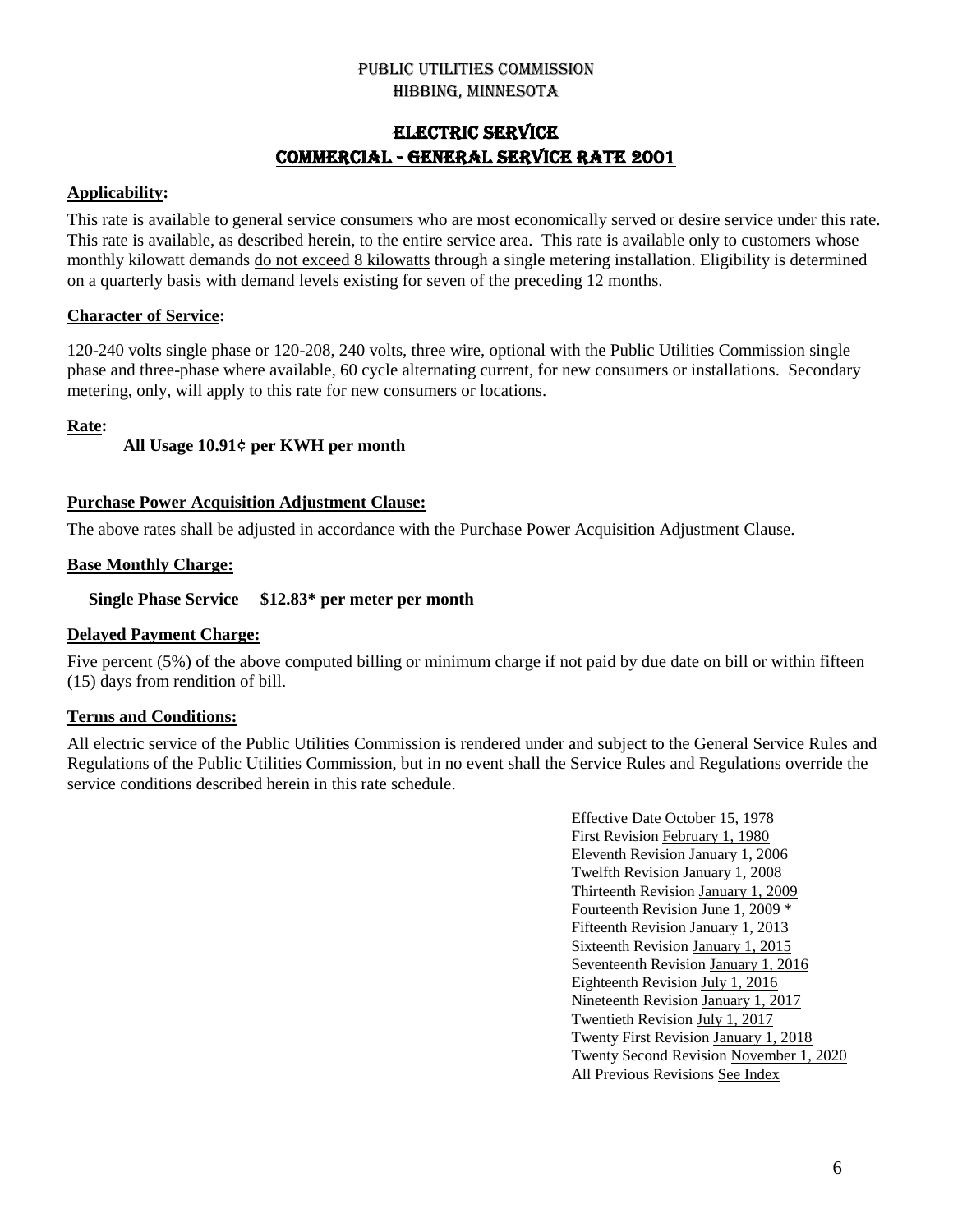# ELECTRIC SERVICE NET ENERGY RATE 2002

# **Applicability:**

Applicable in all Rate Areas to cogenerators or small power producers rated at 40 kW or less. This rate is available to any customer taking single or three phase service under one of the Hibbing Public Utilities' standard electric rate schedules and who has entered into a contract with the Hibbing Public Utilities for the sale of electricity as a cogenerator or small power producer (Seller) as defined under State or Federal Law.

# **Net Energy Billing Rate:**

Net Energy shall be the difference between all kWh's supplied by the Hibbing Public Utilities to the Seller and those generated by the Seller and fed back into the Hibbing Public Utilities' distribution system as surplus energy during the month. Seller shall be billed on Hibbing Public Utilities' standard applicable rate schedule based on the amount of Net Energy "to Seller" or based on zero kWh where the amount of Net Energy is "to Hibbing Public Utilities". If the amount of Net Energy is "to Hibbing Public Utilities", Seller shall be subject to the following Energy Credit:

# **Energy Credit:**

# **Current Electrical Rate per kWh of Net Energy – All Customers**

# **Delayed Payment Charge:**

Five percent (5%) of the above computed billing or minimum charge if not paid by due date on bill or within fifteen (15) days from rendition of bill.

# **Terms and Conditions:**

All electric service of the Public Utilities Commission is rendered under and subject to the General Service Rules and Regulations of the Public Utilities Commission, but in no event shall the Service Rules and Regulations override the service conditions described herein in this rate schedule.

Effective January 1, 2010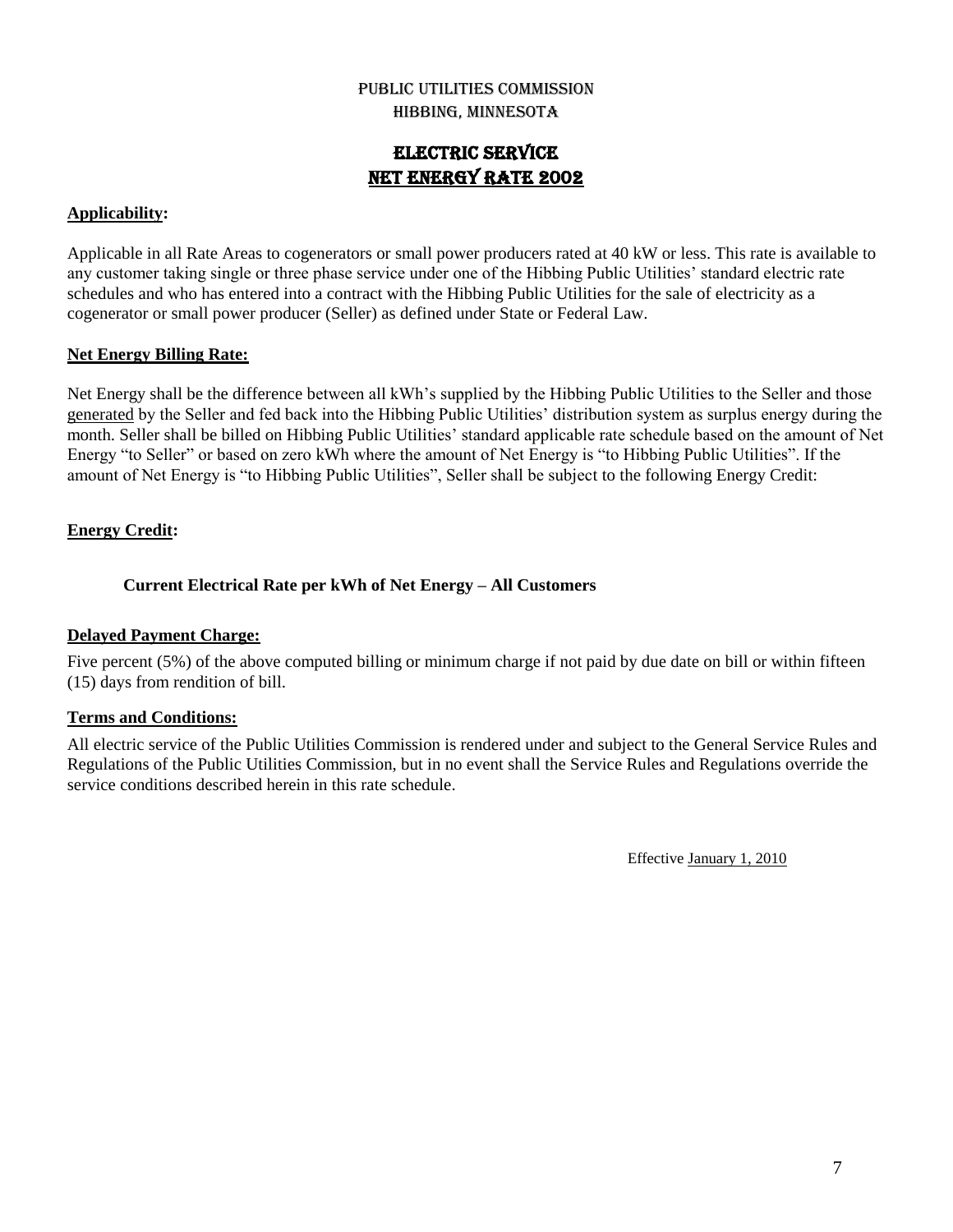# Commercial - SMALL POWER SERVICE RATE 3001

# **Applicability:**

- 1. This rate is available to all commercial and industrial establishments for lighting, heating, cooking, and power purposes. Eligibility is determined on a quarterly basis with demand levels existing for seven of the preceding 12 months.
- 2. For service delivered at one standard voltage through one installation of transformers when transformers are furnished by the Commission. Service will be metered at a point designated through one metering arrangement as established by the Public Utilities Commission.
- 3. This service is for consumers with monthly demand requirements between 8 kilowatts and 50 kilowatts of demand.

# **Character of Service:**

Alternating current, 60 cycle, three-phase, at available primary and secondary voltages. Voltages furnished are optional with the Public Utilities Commission.

# **Rate:**

# **Kilowatt Demand Charge**

**First 8 KW of billing demand…………. \$11.99 per KW per month Over 8 KW of billing demand……....…. \$10.49 per KW per month**

# **Energy Charge**

| <b>All Usage:</b>  | 10.07¢ per KWH per month |
|--------------------|--------------------------|
| <b>Base Charge</b> | \$20/month               |

# **Purchase Power Acquisition Adjustment Clause:**

The above rates shall be adjusted in accordance with the Purchase Power Acquisition Adjustment Clause set forth in these Rates and Regulations.

# **Base Monthly Charge:**

The Demand Charge plus the Energy Charge.

# **Reactive Demand Charge:**

\$0.27 for each KVAR of demand in excess of 50% of the kilowatt demand billed when the billing demand is usually over 50 kilowatts during a twelve (12) month period.

# **Determination of Billing Demand:**

- 1) Determine the highest demand value in the preceding 11 months.
- 2) Compare the current demand meter read to the highest demand value in the preceding 11-months by dividing the current demand by the highest demand value in the preceding 11 months.
- 3) If the ratio if the current demand to highest demand is greater than or equal to 0.6, use the actual demand reading for calculating the bill.
- 4) If the ratio of the current demand to the highest demand is less than 0.6, use 0.6 times the highest demand value for the demand reading.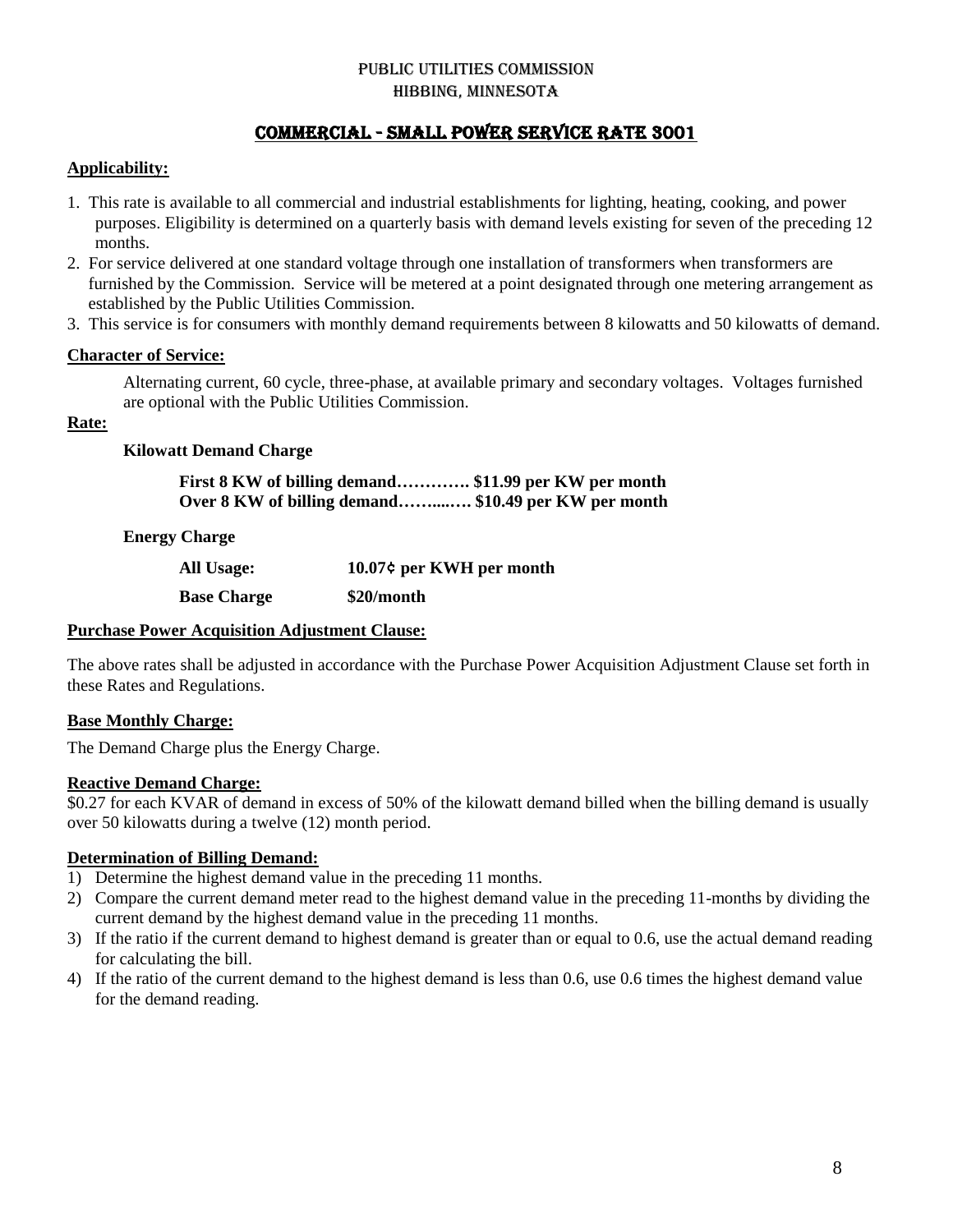# Commercial - SMALL POWER SERVICE RATE 3001 **-** Continued

# **Determination of Reactive Demand:**

When the billing kilowatt demand is usually over 50 kilowatts (seven out of twelve months), the highest single integrated fifteen (15) minute measured KVAR demand occurring during the billing month as determined by continuous measurement by suitable instruments for reactive billing purposes.

# **Delayed Payment Charge:**

Five (5) percent of the above computed billing or minimum charge if not paid by due date on bill or within fifteen (15) days from rendition of bill.

# **Terms and Conditions:**

All electric service of the Public Utilities Commission is rendered under and subject to the General Service Rules and Regulations of the Public Utilities Commission, but in no event shall the Service Rules and Regulations override the service conditions described herein in this rate schedule.

> Effective Date October 15, 1978 First Revision February 1, 1980 Eleventh Revision January 1, 2006 Twelfth Revision January 1, 2008 Thirteenth Revision January 1, 2009 Fourteenth Revision January 1, 2013 Fifteenth Revision January 1, 2015 Sixteenth Revision January 1, 2016 Seventeenth Revision July 1, 2016 Eighteenth Revision January 1, 2017 Nineteenth Revision July 1, 2017 Twentieth Revision January 1, 2018 Twenty-first Revision August 25, 2020 Twenty Second Revision November 1, 2020 All Previous Revisions See Index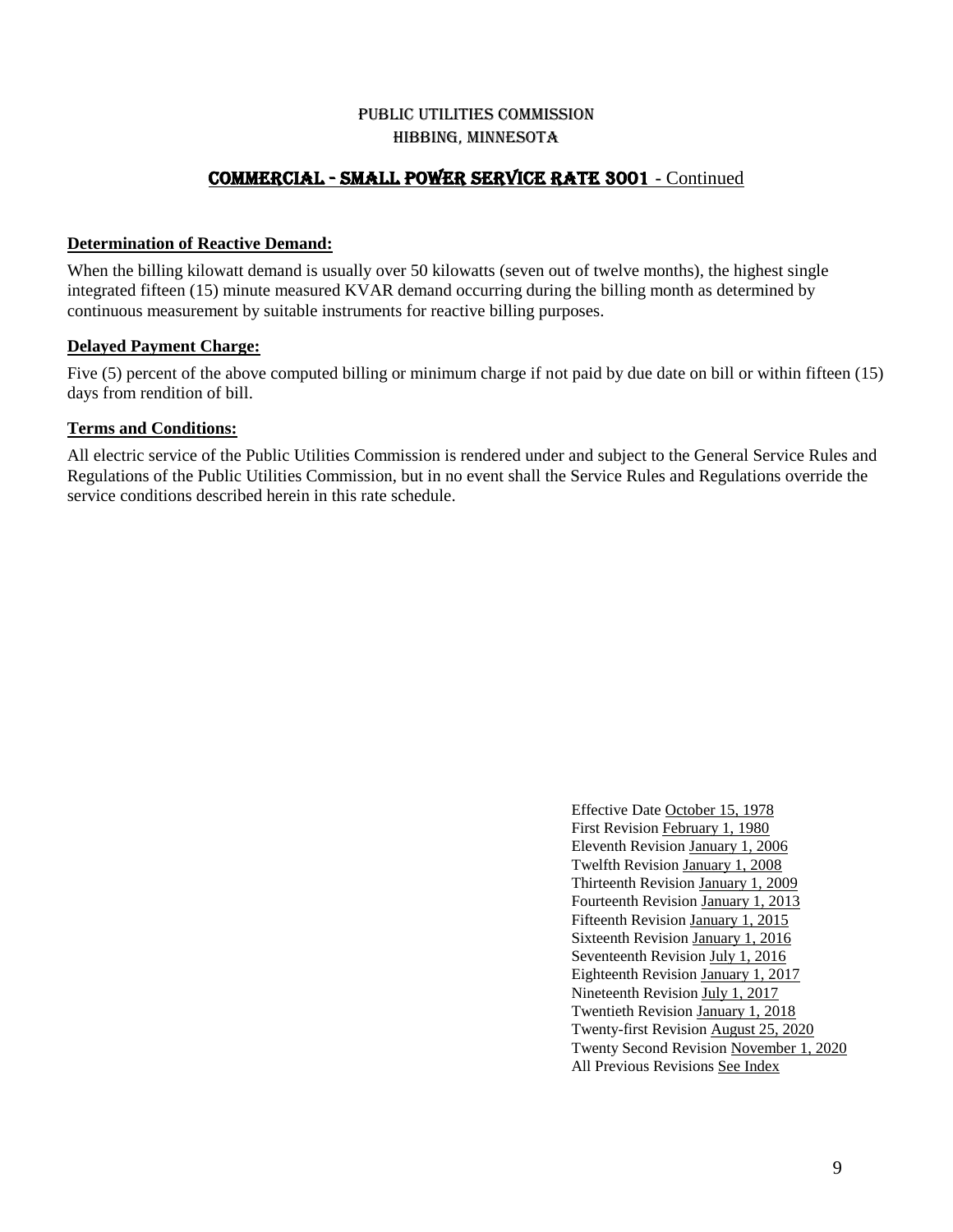# PUBLIC UTILITIES COMMISSION Hibbing, Minnesota

# Commercial - POWER SERVICE RATE (2501)

# **Applicability:**

- 1. This rate is available to all commercial and industrial establishments for lighting, heating, cooling and power purposes. Eligibility is determined on a quarterly basis with demand levels existing for seven of the preceding 12 months.
- 2. For service delivered at one standard voltage through one installation of transformers when transformers are furnished by the Public Utilities Commission. Service will be metered at a point designated by the Public Utilities Commission through one metering arrangement as established by the Commission.
- 3. This rate is available only to customers whose monthly demand requirement ranges from 50 kilowatts through 750 kilowatts of demand.

# **Character of Service:**

Alternating, 60 cycle, three-phase at available primary and secondary voltages. Voltages furnished are optional with the Public Utilities Commission.

# **Rate:**

# **KILOWATT DEMAND CHARGE**

 **All KW of billing demand………….. \$11.16 per KW per month.**

# **ENERGY CHARGE**

**All kilowatt-hours per month…………. 9.85¢ per KWH**

**Base Charge \$20/month**

# **Purchase Power Acquisition Adjustment Clause:**

The above rates shall be adjusted in accordance with the Purchase Power Acquisition Adjustment Clause.

# **Reactive Demand Charge:**

\$0.27 for each KVAR of demand in excess of 50% of the KW Billing Demand.

# **Determination of Billing Demand:**

The maximum fifteen (15) minute measured kilowatt demand in the month as determined by continuous measurement by means of an integrating demand meter or indicator or at the Utility's option as the highest registration of a thermal demand meter or indicator. If necessary, the demand may be established under full load test. For determining the kilowatt demand charge, the kilowatt demand shall not be less than **\$10.94** per kilowatt for the largest kilowatt billing demand in the immediately preceding eleven (11) months.

# **Determination of Reactive Demand:**

The highest single integrated fifteen (15) minute measured KVAR demand occurring during the billing month as determined by continuous measurement by suitable instruments.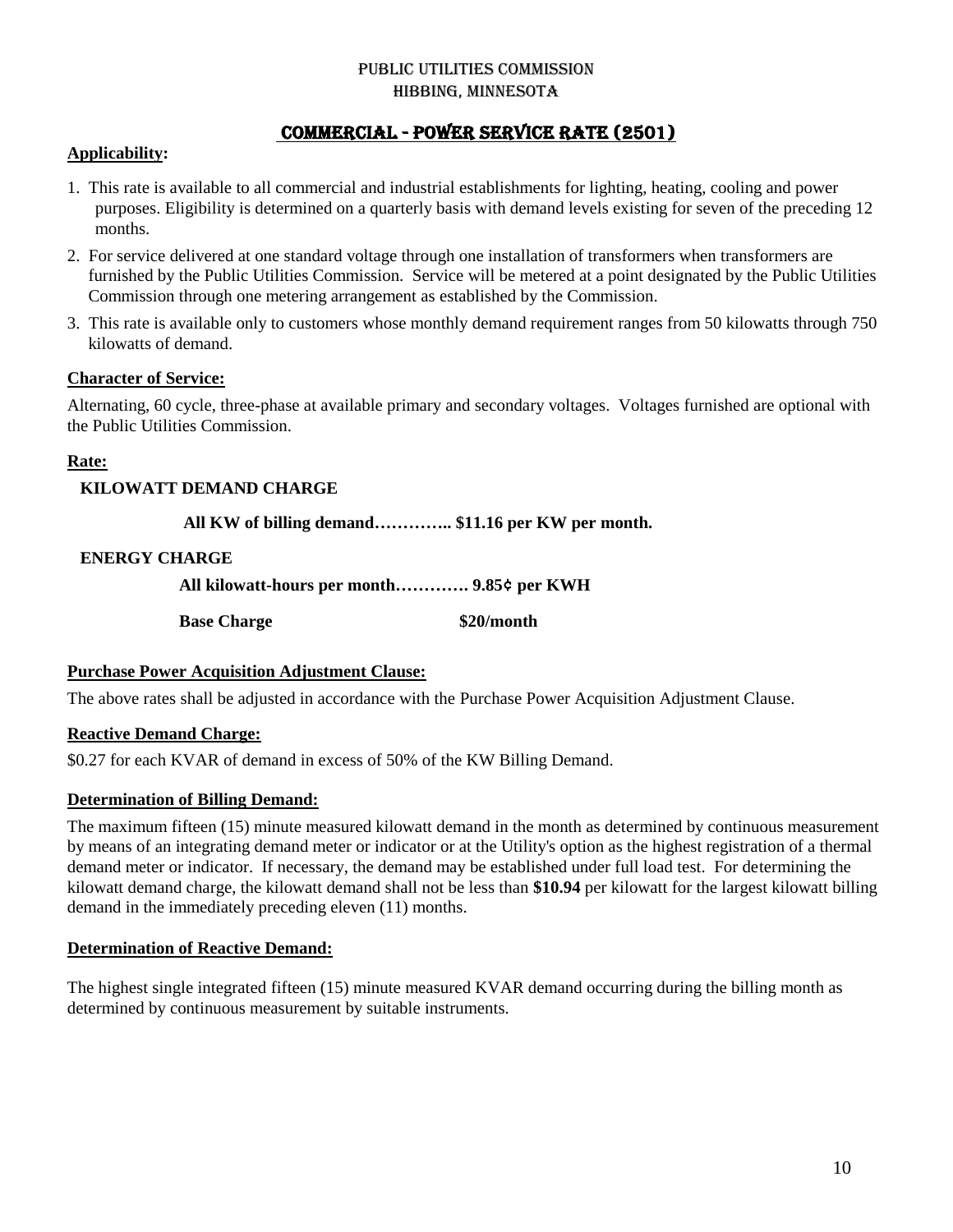# Commercial - POWER SERVICE RATE 2501 **-** Continued

# **Base Monthly Charge:**

The Billing Demand Charge plus any reactive demand charge, plus the charge for energy used, but in no case less than 60% of the largest kilowatt billing demand in the immediate preceding eleven (11) months plus the energy charge.

# **Delayed Payment Charge:**

Five (5) percent of the above computed billing or minimum charge if not paid by due date on bill or within fifteen (15) days from rendition of bill.

# **Discounts:**

If the customer takes service at his property line and furnishes and maintains all equipment necessary to receive, transform and utilize the energy purchased at the supply voltage except for the Utility's metering equipment, the following deductions will be made from the billing demand charge or from the minimum monthly charge:

# **COMMERCIAL ELECTRIC DISCOUNTS**

- 5203 Secondary metering owner furnishes and maintains their own transformers and primary.  **DEMAND DEDUCTION ONLY**
- 4702 Primary metering PUC owns and maintains transformers and primary. **2% DISCOUNT**
- 4702 & Primary metering customer owns, furnishes and maintains transformers and primary.
- 5203 **DEMAND DEDUCTION AND 2% DISCOUNT**

# **Demand Deduction**

 **\$0.15 per kilowatt for 1 st 500 KWD \$0.10 per kilowatt for all additional Kilowatt demand in excess of the 1st 500 KWD. 2% Discount 2% of consumption in kilowatt hours will be deducted.**

# **Terms and Conditions:**

All electric service of the Public Utilities Commission is rendered under and subject to the General Service Rules and Regulations of the Public Utilities Commission, but in no event shall the Service Rules and Regulations override the service conditions described herein in this rate schedule.

> Effective Date October 15, 1978 First Revision February 1, 1980 Tenth Revision January 1, 2006 Eleventh Revision January 1, 2008 Twelfth Revision January 1, 2009 Thirteenth Revision January 1, 2013 Fourteenth Revision January 1, 2015 Fifteenth Revision January 1, 2016 Sixteenth Revision July 1, 2016 Seventeenth Revision January 1, 2017 Eighteenth Revision July 1, 2017 Nineteenth Revision January 1, 2018 Twentieth Revision November 1, 2020 All Previous Revisions See Index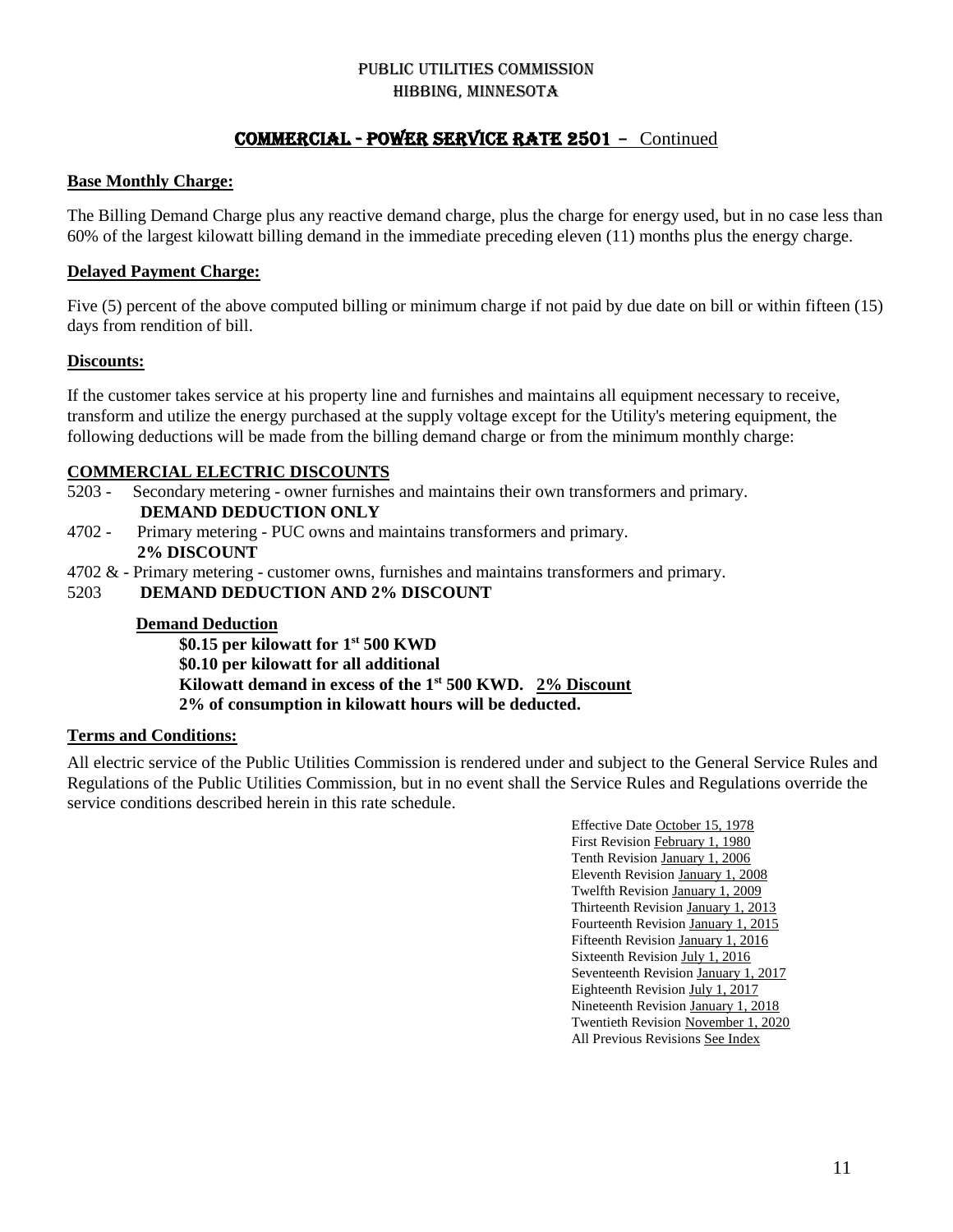# Commercial - LARGE POWER SERVICE RATE 3501

# **Applicability:**

To commercial and industrial consumers for light and power purposes served through a single metering installation at one point, whose anticipated largest 15-minute integrated day demand peak is less than 1,500 kilowatts. All apparatus, material and equipment necessary for utilization of the purchased energy and located on the consumer's premises may be furnished and maintained by the consumer at the option of the Public Utilities Commission except for the Utility's metering equipment, which in any event shall be furnished by the Public Utilities Commission.

# **Character of Service:**

Three phase, 60 cycle, alternating current at a nominal voltage, selected at the option of the Public Utilities Commission.

# **Rate:**

# **KILOWATT DEMAND CHARGE**

 **\$7,714.75 for the first 750 KW of Billing Demand or less per month.**

 **\$10.53 per kilowatt for all additional KW of Billing Demand per month.**

 **\$40.00 monthly base charge.**

# **ENERGY CHARGE**

**For the first 225,000 kilowatt hours or 300 kilowatt-hours per KW of Billing Demand, whichever is the greater – 8.03¢ per kilowatt hours per month.**

 **For all additional kilowatthours per month – 8.03¢ per KWH.**

# **Purchase Power Acquisition Adjustment Clause:**

The above rates shall be adjusted in accordance with the Purchase Power Acquisition Adjustment Clause.

# **Reactive Demand Charge:**

\$0.27 for each KVAR of demand in excess of 50 percent of the KW Billing Demand.

# **Determination of Billing Demand:**

The Billing Demand shall be the highest fifteen (15) minute integrated demand ascertained in kilowatts during the peak hours of the month (called Day-Demand). Peak hours are those hours not designated as Off-Peak hours. **Off-Peak hours shall be from 8:00 P.M. to 7:00 A.M. on week days, and all day on Saturdays, Sundays and holidays, and also such additional hours as may be designated by the Utility**. The demand in any event shall not be less than sixty (60) percent of the largest Day-Demand during the preceding eleven (11) months.

# **Determination of Reactive Demand:**

The highest single integrated fifteen (15) minute measured KVAR demand occurring during the billing month as determined by continuous measurement by suitable instruments.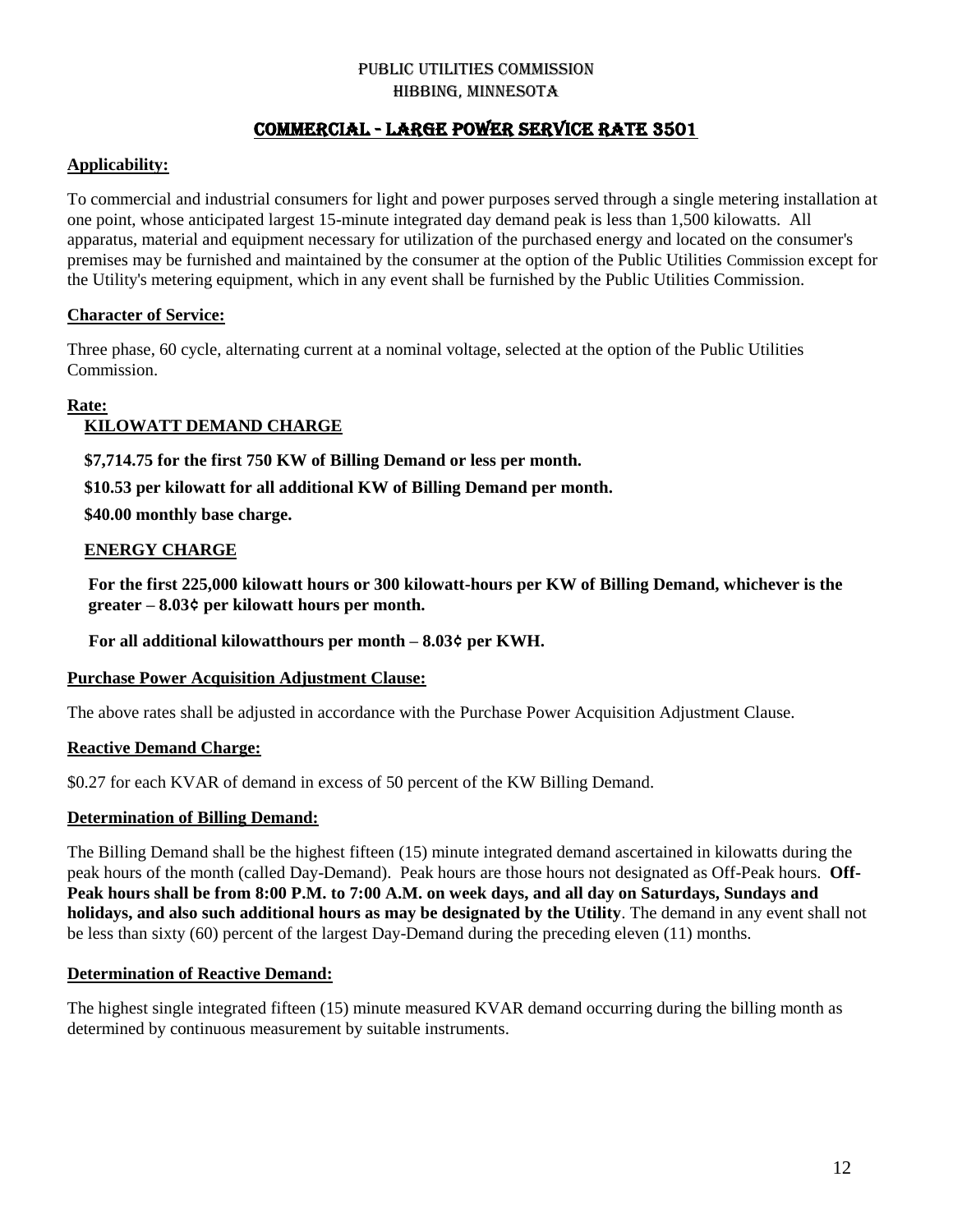# Commercial - LARGE POWER SERVICE RATE 3501 - Continued

# **Delayed Payment Charge:**

Five (5) percent of the above computed billing or minimum charge if not paid by due date on bill or within fifteen (15) days from rendition of the bill.

# **Base Monthly Charge: \$40.00**

The minimum monthly bill shall be the sum of the **kilowatt and Reactive Demand Charges and Energy Charge** subject to applicable Purchase Power Acquisition Adjustment Clause.

# **Discounts:**

If the customer takes service at his property line and furnishes and maintains all equipment necessary to receive, transform and utilize the energy purchased at the supply voltage, except for the Utility's metering equipment, the following deductions will be made from the billing demand charge:

# **COMMERCIAL ELECTRIC DISCOUNTS**

- 5204 Secondary metering owner furnishes and maintains their own transformers and primary. **DEMAND DEDUCTION ONLY**
- 4703 Primary metering PUC owns and maintains transformers and primary. **2% DISCOUNT**
- 4703 & Primary metering customer owns, furnishes and maintains transformers and primary.
- 5204 **DEMAND DEDUCTION AND 2% DISCOUNT**

# **Demand Deduction**

 **\$0.15 per kilowatt for 1st 500 KWD \$0.10 per kilowatt for all additional Kilowatt demand in excess of the 1 st 500 KWD.**

# **2% Discount**

**2% of consumption in kilowatt hours will be deducted.**

# **Terms and Conditions:**

All electrical service of the Public Utilities Commission is rendered under and subject to the Rules and Regulations of the Public Utilities Commission but in no event shall the Service Rules override the service conditions described herein in this Rate Schedule.

> Effective Date October 15, 1978 First Revision February 1, 1980 Tenth Revision January 1, 2005 Eleventh Revision January 1, 2006 Twelfth Revision January 1, 2008 Thirteenth Revision January 1, 2009 Fourteenth Revision January 1, 2013 Fifteenth Revision January 1, 2015 Sixteenth Revision January 1, 2016 Seventeenth Revision July 1, 2016 Eighteenth Revision January 1, 2017 Nineteenth Revision July 1, 2017 Twentieth Revision January 1, 2018 Twenty First Revision November 1, 2020 All Previous Revisions See Index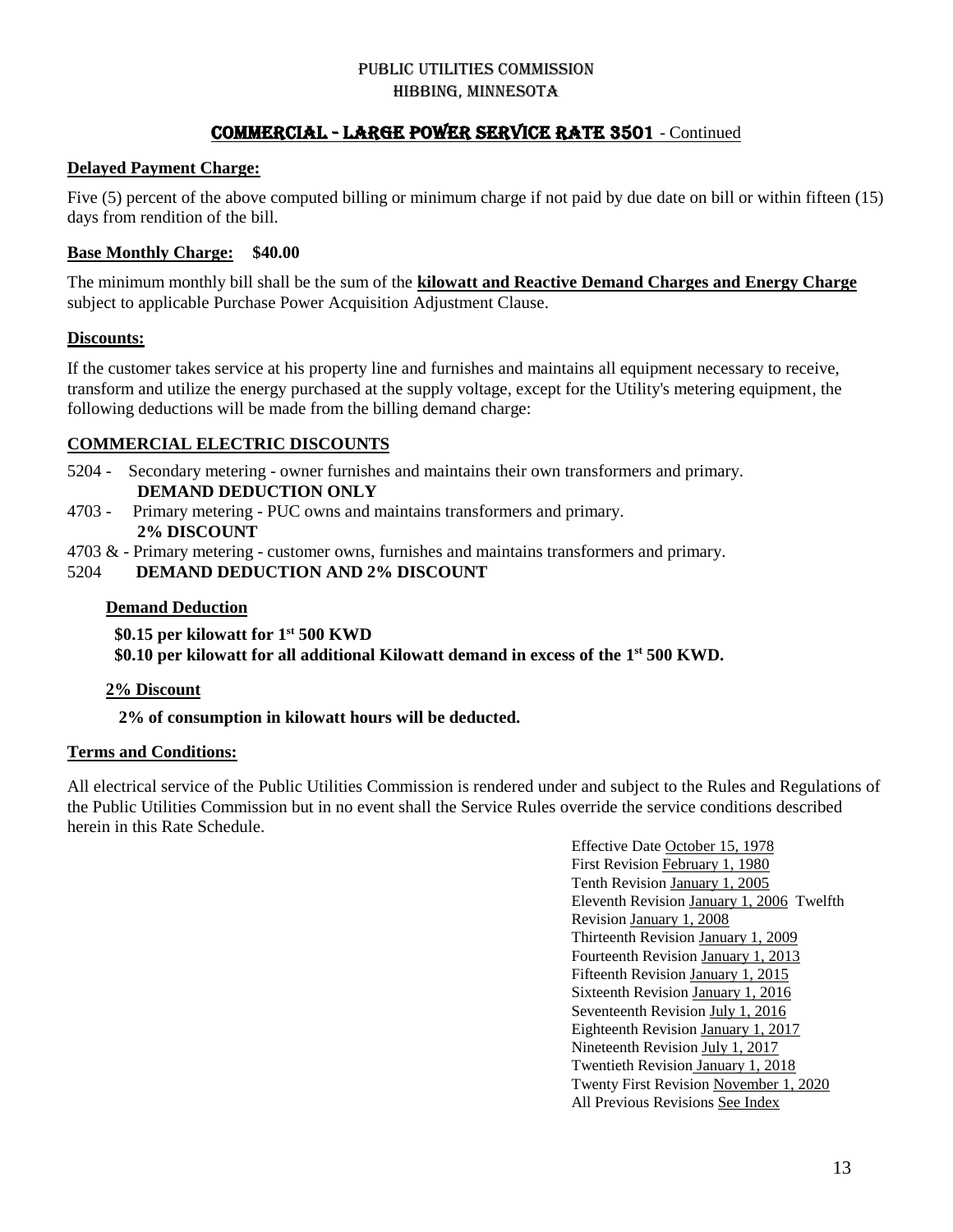# Residential - HPUC Conservation Improvement Program (CIP) **RATE 5901**

# **Applicability:**

The Utility's CIP was implemented in January 2007. Each electrical account is billed \$1/month for residential customers and .10% of usage per month for commercial accounts. The purpose of CIP is to increase energy efficiency and decrease per capita use of fossil fuels by 15% by the year 2015 in concert with the State of Minnesota's energy policy goals.

# **Rate:**

- \$1.00 per month for each residential electrical account and .10% of usage per month for commercial accounts.
- CIP Funds are used in the following activities:
- 1. Residential home energy audits
- 2. Commercial power grant rebates
- 3. Compact fluorescent lamp offering

Effective Date: January 1, 2007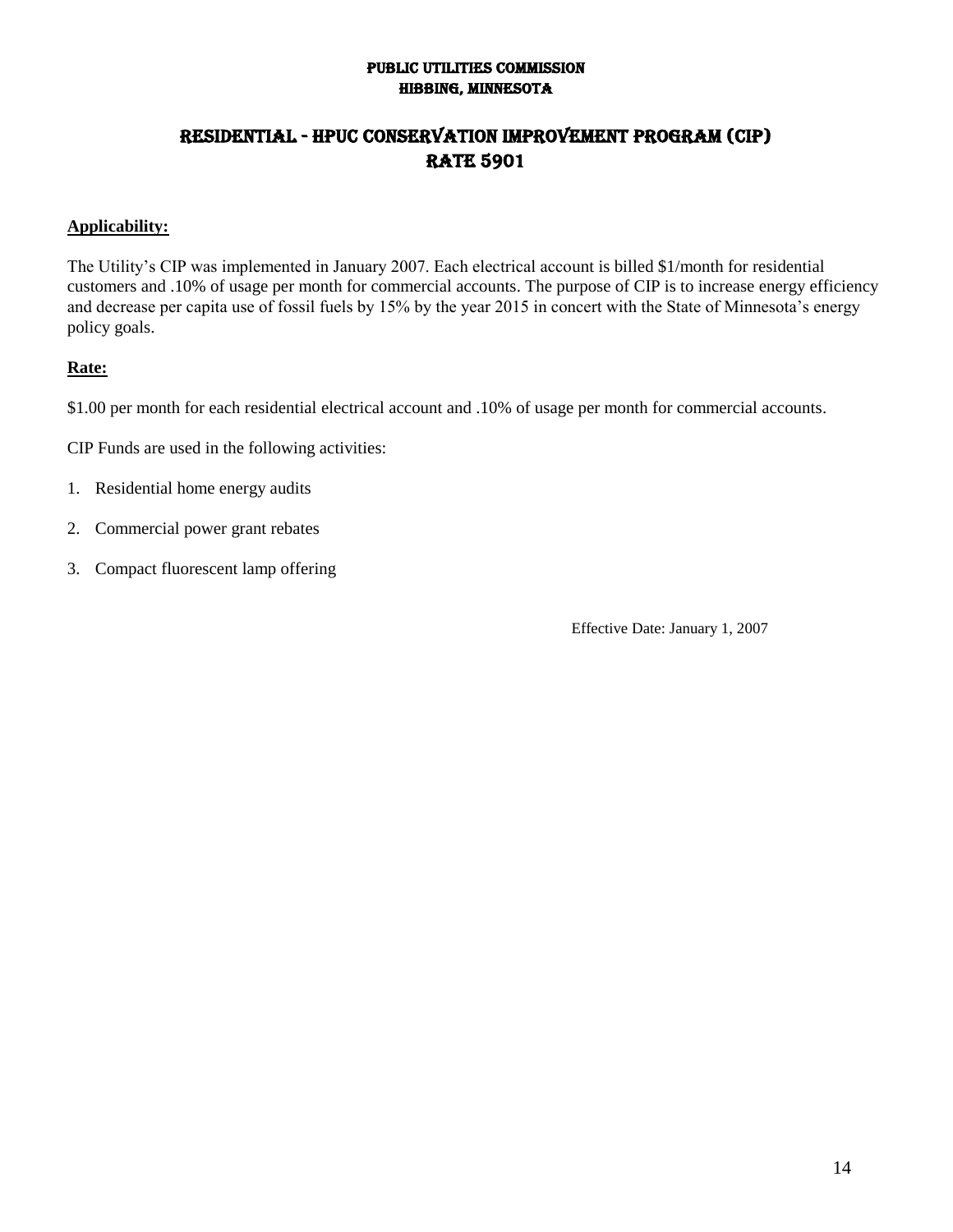# SECURITY LIGHTING RATE (6001-6402)

# **Applicability:**

Within the area served by the City of Hibbing, this rate is available for all-night lighting service for illumination of private property and for other governmental jurisdictions excluding the City of Hibbing.

# **Rate:**

# **Lamp Size**

**48 Watt LED \$13.24**

**133 Watt LED \$23.29**

# **Rate 6601 & 6602**

Where a 35-foot class 4 pole is furnished (rented), an additional charge of \$9.18 per month per pole will be assessed.

# **Term of Contract:**

For a fixed term of not less than ten (10) years, and for such time thereafter until terminated by either party giving a thirty (30) days written notice to other party.

# **Delayed Payment Charge:**

Five (5) percent of the above computed billing or minimum charge if not paid by due date on bill or within fifteen (15) days from rendition of the bill.

# **Terms and Conditions:**

All electric service of the Public Utilities Commission is rendered under and subject to the Rules and Regulations of the Public Utilities Commission but in no event shall the Service Rules override the service conditions described herein in this Rate Schedule.

> Effective Date October 15, 1978 First Revision February 1, 1980 Eighth Revision January 1, 2005 Ninth Revision January 1, 2008 Tenth Revision January 1, 2009 Eleventh Revision January 1, 2015 Twelfth Revision January 1, 2016 Thirteenth Revision July 1, 2016 Fourteenth Revision January 1, 2017 Fifteenth Revision July 1, 2017 Sixteenth Revision January 1, 2018 Seventeenth Revision November 1, 2020 All Previous Revisions See Index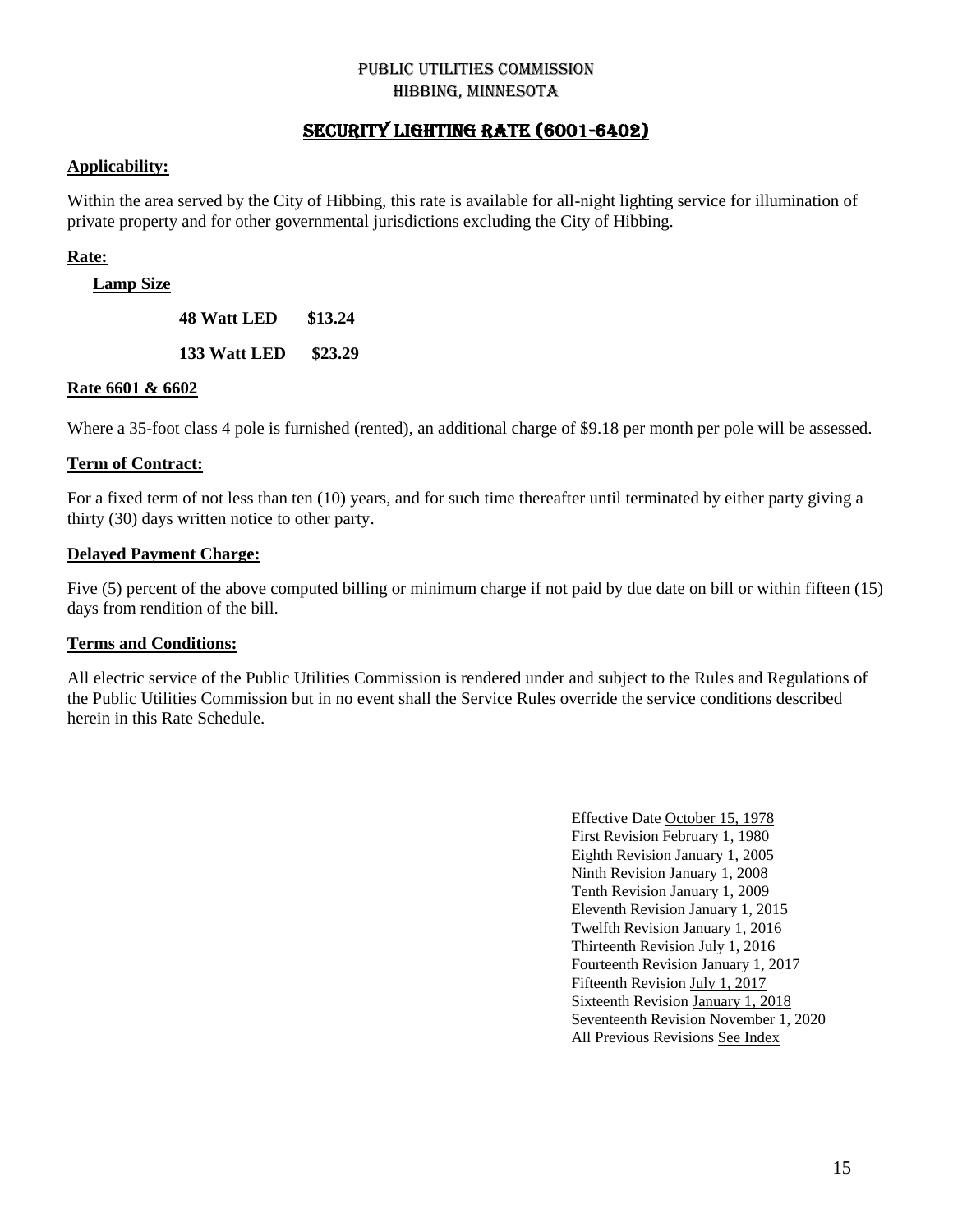# MUNICIPAL SERVICE RATE 2011

# **Applicability:**

To all City of Hibbing municipal departments, boards and agencies whose operations are supported from municipal tax funds.

# **RATE:**

| Demand Charge:        | None                           |
|-----------------------|--------------------------------|
| <b>Energy Charge:</b> | $12.31 \div$ per KWH per month |
| <b>Base Charge:</b>   | \$20/month                     |

# **Purchase Power Acquisition Adjustment:**

The above rate shall be adjusted in accordance with the Purchase Power Acquisition Adjustment.

# **Delayed Payment Charge:**

Five (5) percent of the above computed billing or minimum charge if not paid by due date on bill or within fifteen (15) days from rendition of the bill.

# **Terms and Conditions:**

All electric service of the Public Utilities Commission is rendered under and subject to the Rules and Regulations of the Public Utilities Commission but in no event shall the Service Rules override the service conditions described herein in this Rate Schedule.

> Effective Date October 15, 1978 First Revision February 1, 1980 Twelfth Revision January 1, 2006 Thirteenth Revision January 1, 2008 Fourteenth Revision January 1, 2009 Fifteenth Revision January 1, 2015 Sixteenth Revision January 1, 2016 Seventeenth Revision July 1, 2016 Eighteenth Revision January 1, 2017 Nineteenth Revision July 1, 2017 Twentieth Revision January 1, 2018 Twenty First Revision November 1, 2020 All Previous Revisions See Index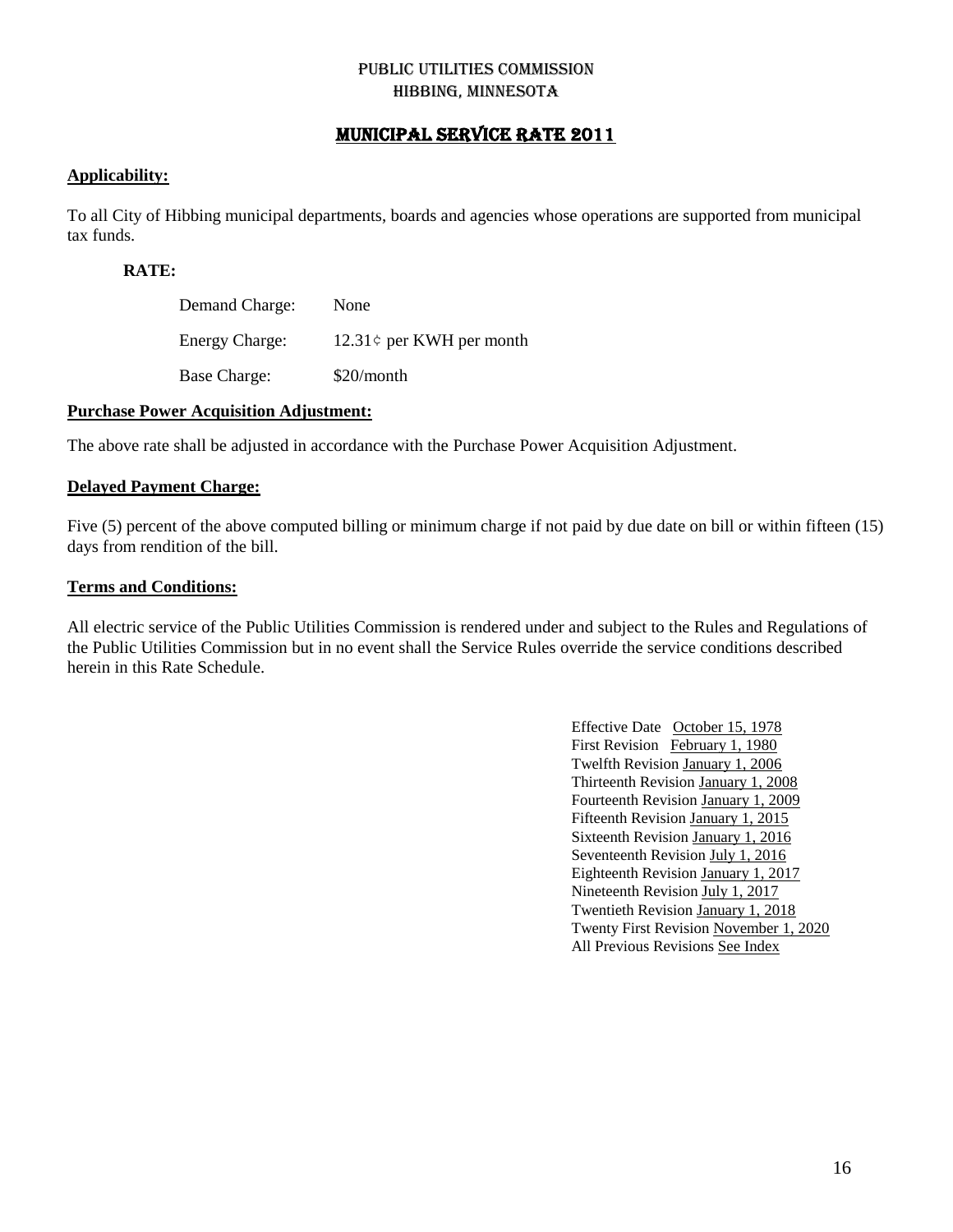# ELECTRIC VEHICLE CHARGING RATE 1401 & 1402

# **Applicability:**

To all City of Hibbing municipal departments, boards and agencies whose operations are supported from municipal tax funds.

# **RATE:**

| <u>Rate 1401:</u> Level II – Up to 20 kW:          | \$1.50/hr. |
|----------------------------------------------------|------------|
| Rate $1402$ : Level III – Fast Charge; Up to 50kW: | \$3.50/hr. |

# **Terms and Conditions:**

All electric service of the Public Utilities Commission is rendered under and subject to the Rules and Regulations of the Public Utilities Commission but in no event shall the Service Rules override the service conditions described herein in this Rate Schedule.

Effective Date June 23, 2020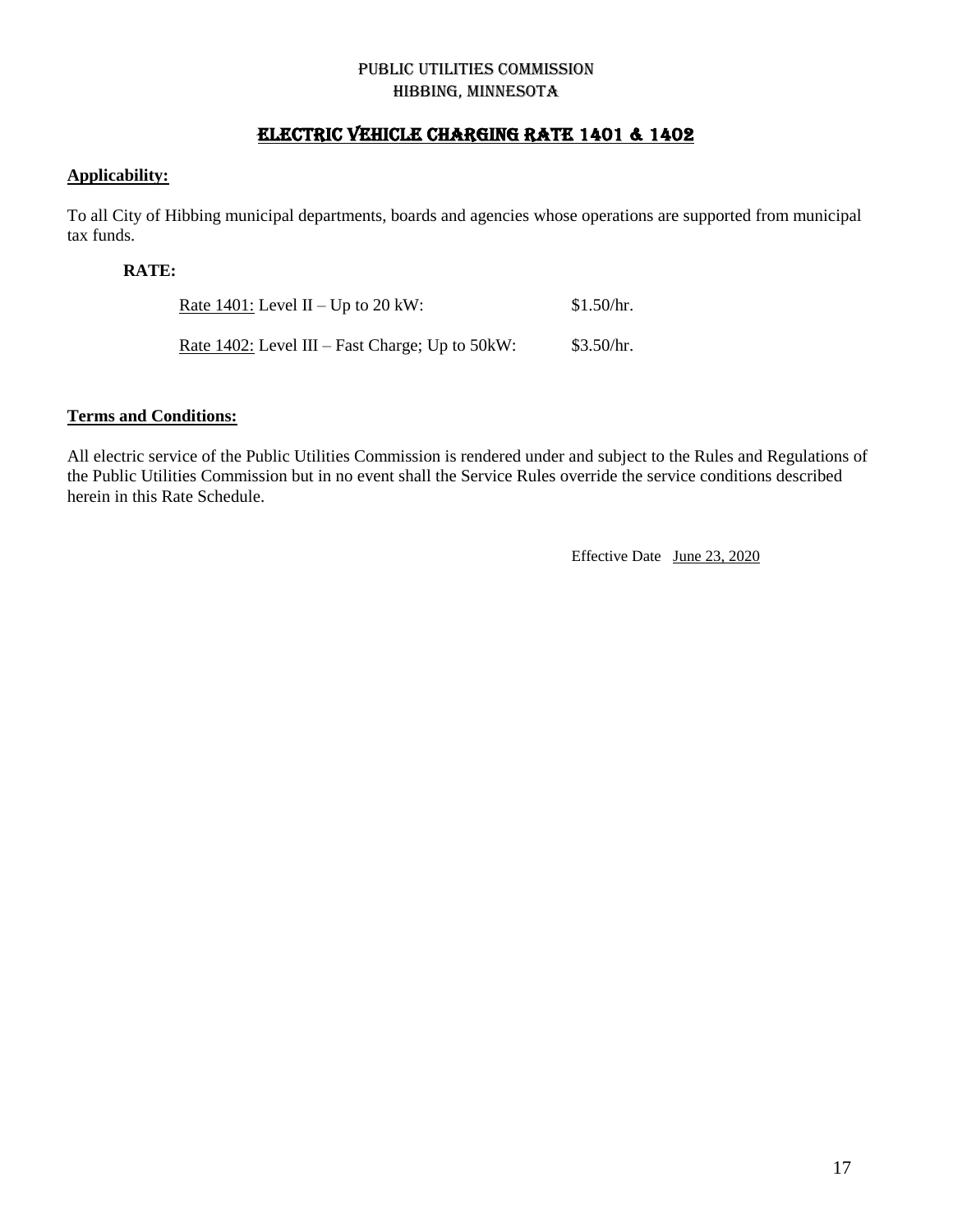#### PUBLIC UTILITIES COMMISSION Hibbing, MINNESOTA

# Residential - FIRM GAS SERVICE RATE 10001 & 10002

# **Availability:**

For new residential customers, application must be made to the Public Utilities Commission in writing and service is contingent on the Commission's supply of natural gas.

# **Applicability:**

This rate is available to all single-family residences customers for space heating. It is also available for multiple units or for multiple family (5 apartments or more) occupancy on the basis that the minimum bill and each energy block of the rate shall be multiplied by the number of families or residences (whichever is greater) served through a single meter before computing the incremental energy block charges.

# **Rate:**

| <b>Base Charge</b> | $$10.50$ per month |
|--------------------|--------------------|
| All CCF            | \$.8456 per CCF    |

#### **Base Charge**:

**The base monthly charge shall be \$10.50 per month.**

# **Delayed Payment Charge:**

**Five (5) percent** of the above computed billing or minimum charge if not paid by due date on bill or within fifteen (15) days from rendition of bill.

# **Terms and Conditions:**

All gas service of the Public Utilities Commission is rendered under and subject to the General Service Rules and Regulations of the Public Utilities Commission, but in no event shall the Service Rules and Regulations override the service conditions described herein in this rate schedule.

# **Purchased Gas Adjustment:**

The above rates shall be adjusted in accordance with the Purchased Gas Adjustment Clause set forth in these Rates and Regulations.

> Effective Date October 15, 1978 First Revision February 1, 1980 Eighth Revision January 1, 2006 Ninth Revision January 1, 2009 Tenth Revision June 1, 2009 \* Eleventh Revision January 1, 2013 Twelfth Revision January 1, 2015 Thirteenth Revision January 1, 2017 Fourteenth Revision July 1, 2017 Fifteenth Revision January 1, 2018 Sixteenth Revision November 1, 2020 All Previous Revisions See Index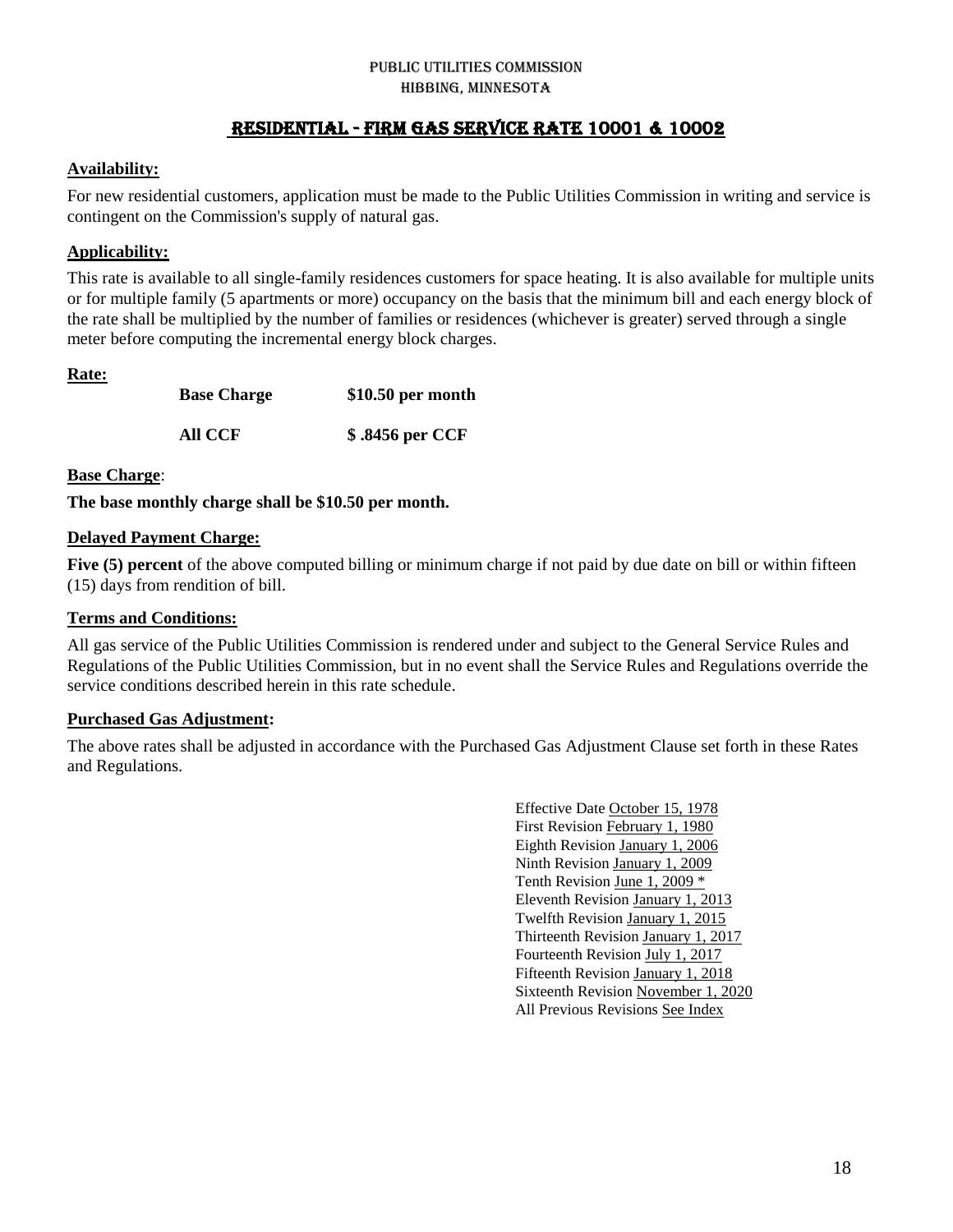# PUBLIC UTILITIES COMMISSION Hibbing, MINNESOTA

# Commercial - FIRM GAS (GSG) SERVICE RATE 10501 & 10502

# **Availability:**

For new and small commercial customers whose annual requirements are not in excess of 500 MCF or commercial customers whose demands are non-seasonal in nature. Application must be made to the Public Utilities Commission in writing and service is contingent on the Commission's supply of natural gas.

# **Applicability:**

This rate is available to all small commercial gas customers for space heating and process use. It is also available for multiple units or for multiple family (5 apartments or more) occupancy on the basis that the minimum bill and each energy block of the rate shall be multiplied by the number of families or residences (whichever is greater) served through a single meter before computing the incremental energy block charges.

# **Rate:**

| <b>Base Charge</b> | \$14.77 per month |
|--------------------|-------------------|
| All 30 CCF         | \$.8456 per CCF   |

# **Base Charge**:

**The base monthly charge shall be \$14.77 per month.**

# **Delayed Payment Charge:**

**Five (5) percent** of the above computed billing or base charge if not paid by due date on bill or within fifteen (15) days from rendition of bill.

# **Terms and Conditions:**

All gas service of the Public Utilities Commission is rendered under and subject to the General Service Rules and Regulations of the Public Utilities Commission, but in no event shall the Service Rules and Regulations override the service conditions described herein in this rate schedule.

# **Purchased Gas Adjustment:**

The above rates shall be adjusted in accordance with the Purchased Gas Adjustment Clause set forth in these Rates and Regulations.

> Effective Date October 15, 1978 First Revision February 1, 1980 Eighth Revision January 1, 2006 Ninth Revision January 1, 2009 Tenth Revision June 1, 2009 \* Eleventh Revision January 1, 2013 Twelfth Revision January 1, 2015 Thirteenth Revision January 1, 2017 Fourteenth Revision July 1, 2017 Fifteenth Revision January 1, 2018 Sixteenth Revision November 1, 2020 All Previous Revisions See Index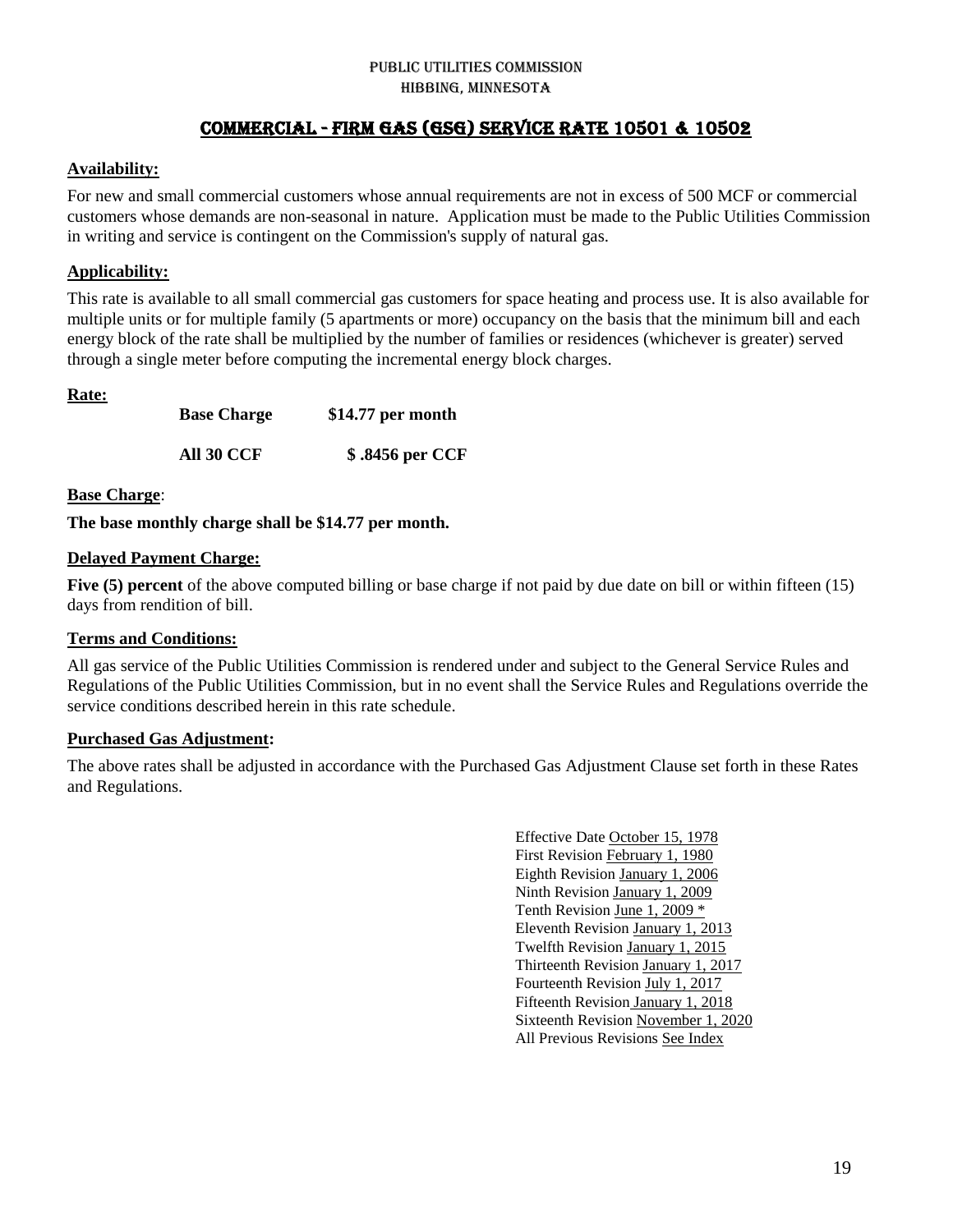# INTERRUPTIBLE GAS (GSGI) SERVICE RATES 11001 **WITH UTILITY RESERVE**

# **Applicability:**

This rate is available for gas service on an interruptible basis to any customer for commercial and industrial purposes whose boiler input is 1,000 cubic feet per hour or more providing the customer's premises are adjacent to the City's mains and that the capability of the City's system and the supply of gas available to it from its supplier is in excess of the requirements of its firm customers. The customer will agree in writing to install, own and maintain complete fuel standby facilities and sufficient standby fuel. Delivery of gas shall be subject to curtailment or interruption whenever required by the Public Utilities Commission for the protection of deliveries of firm gas users.

# **Rate:**

**Base Charge \$57.53 per month All gas purchases \$ .7191 per CCF**

# **Base Charge:**

The base monthly charge shall be **\$57.53 per month.**

# **Delayed Payment Charge:**

**Five (5) percent** of the above computed billing or base charge if not paid by due date on bill or within fifteen (15) days from the rendition of bill.

# **Overrun Charge:**

Any unauthorized overrun of interruptible gas shall be charged at a rate of **\$10.00 per MCF** in addition to the stipulated rate.

# **Terms and Conditions:**

All gas service of the Public Utilities Commission is rendered under and subject to the General Service Rules and Regulations of the Public Utilities Commission, but in no event shall the Service Rules and Regulations override the service conditions described herein in this rate schedule.

# **Purchased Gas Adjustment:**

The above rates shall be adjusted in accordance with the Purchased Gas Adjustment Clause set forth in these Rates and Regulations.

> Effective Date October 15, 1978 First Revision February 1, 1980 Eighth Revision January 1, 2006 Ninth Revision January 1, 2009 Tenth Revision June 1, 2009 \* Eleventh Revision January 1, 2015 Twelfth Revision January 1, 2017 Thirteenth Revision July 1, 2017 Fourteenth Revision January 1, 2018 Fifteenth Revision November 1, 2020 All Previous Revisions See Index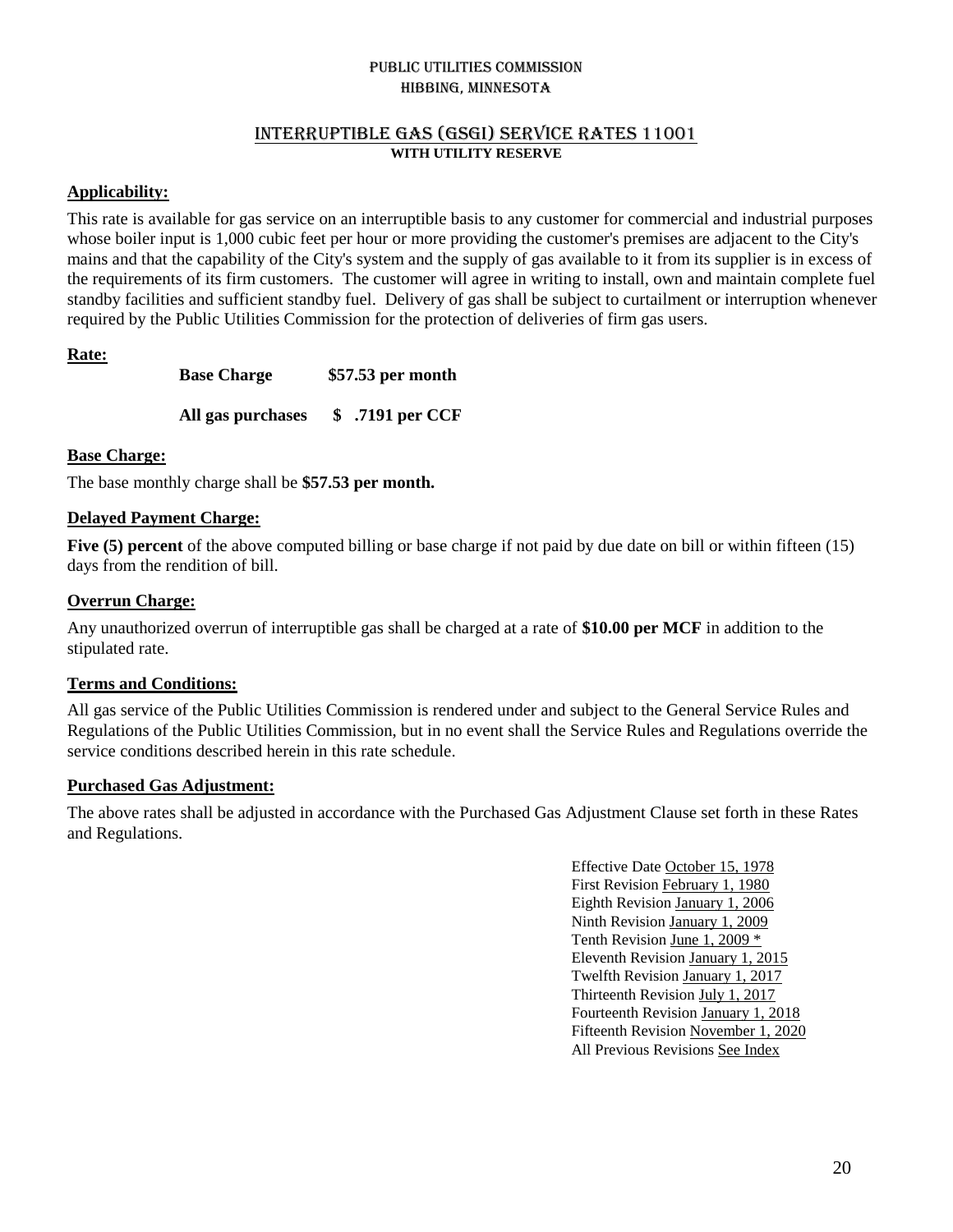#### INTERRUPTIBLE GAS SERVICE RATE 11002

**WITHOUT UTILITY RESERVE** 

# **\*\*\* DISCONTINUED JANUARY 1, 2009 \*\*\***

# **Applicability:**

This rate is available for gas service on an interruptible basis to any customer for commercial and industrial purposes whose gas input is 1,000 cubic feet per hour or more providing the customer's premises are adjacent to the City's mains and that the capability of the City's system and the supply of gas available to it from its supplier is in excess of the requirements of its firm customers. The Commission will agree to provide complete fuel standby facilities and sufficient standby fuel on a first-come/ first-serve basis, up to a maximum combined capacity of 20,000 cu. ft. per hour for all users in this rate classification. Delivery of gas shall be subject to curtailment or interruption whenever required by the Public Utilities Commission for the protection of deliveries of firm gas users.

# **Rate:**

| <b>Base Charge</b>              | \$78.61 per month |
|---------------------------------|-------------------|
| All interruptible gas purchases | \$.514 per CCF    |
| All standby gas purchases       | \$1.57 per CCF    |

**Base Charge:** The base monthly charge shall be **\$78.61 per month.**

# **Delayed Payment Charge:**

**Five (5) percent** of the above computed billing or base charge if not paid by due date on bill or within fifteen (15) days from the rendition of bill.

# **Standby Gas Purchases:**

The Commission shall advise customers by phone contact whenever standby purchases shall go into effect. Standby purchases will be implemented by the Commission whenever necessary to protect deliveries to firm gas customers in addition to the stipulated rate.

# **Terms and Conditions:**

All gas service of the Public Utilities Commission is rendered under and subject to the General Service Rules and Regulations of the Public Utilities Commission, but in no event shall the Service Rules and Regulations override the service conditions described herein in this rate schedule. Application for this service rate shall be made by submitting a written request to the HPUC Secretary.

# **Purchased Gas Adjustment:**

The above rates shall be adjusted in accordance with the Purchased Gas Adjustment Clause set forth in these Rates and Regulations.

> Effective Date February 16, 1993 First Revision November 1, 1993 Sixth Revision January 1, 2006 **Discontinued January 1, 2009** All Previous Revisions See Index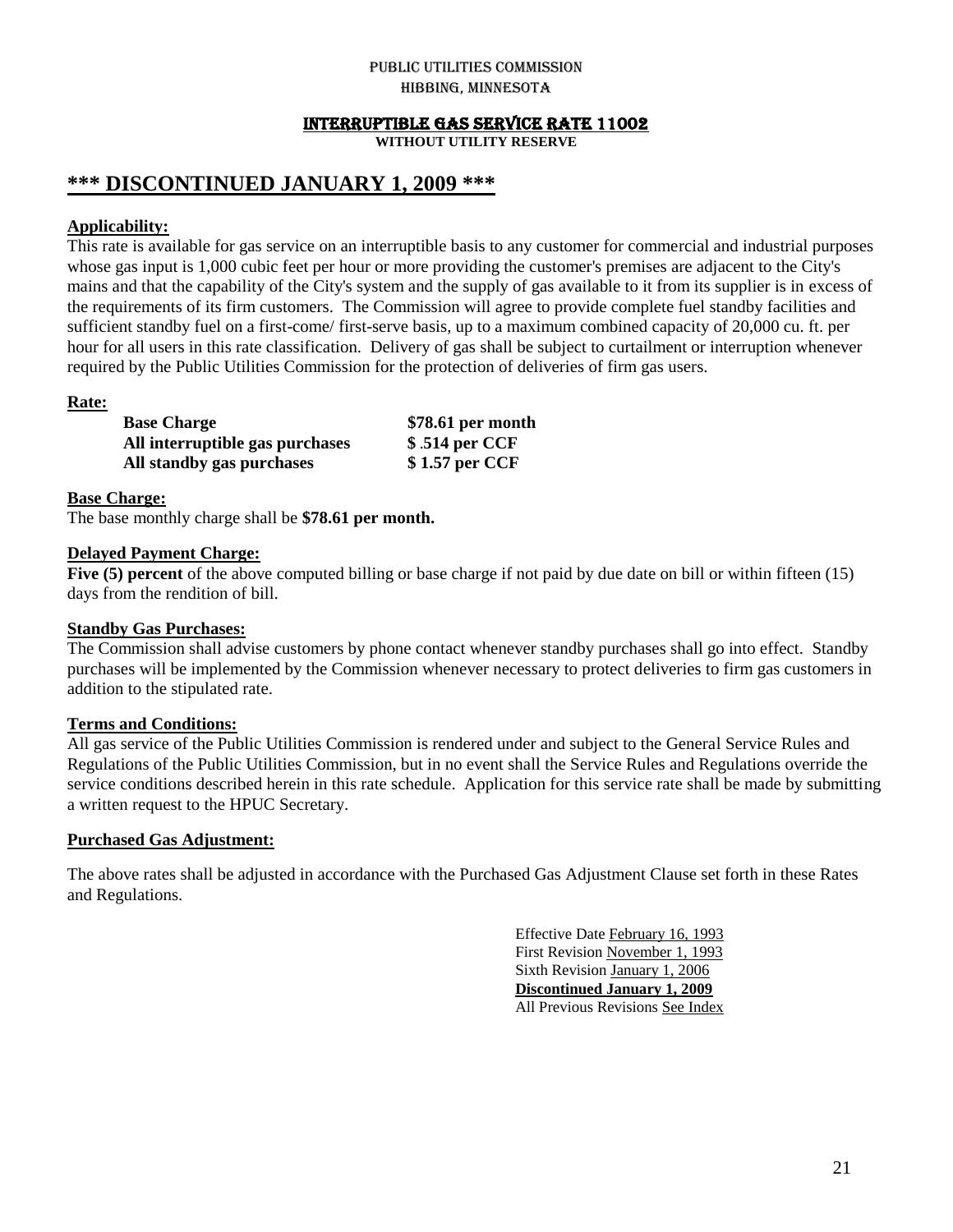# PURCHASED GAS ADJUSTMENT RATE 11501 - 11503

The stipulated rates shall be subject to a purchased gas adjustment whenever the actual cost of gas is above a calculated base cost. The base cost shall be calculated periodically using actual or budgeted costs divided by gas volumes purchased or budgeted.

All retail gas sales are subject to the application of a "Purchased Gas Adjustment" (PGA). Said adjustment shall be made when deemed appropriate by HPUC and shall be determined as follows:

Purchased and produced gas costs shall be calculated for each month or season, summer and winter, or as otherwise deemed appropriate by Hibbing PUC, to reflect changes in the cost of gas above the Base Cost. For these purposes, the "Cost of Gas" shall mean the total cost, including all transportation, demand, commodity, fuel and other supply related charges. Said calculations and adjustments shall be made and become effective with the first billing of each month, season or as HPUC otherwise deems necessary to fully recover additional gas supply costs. Costs for the subsequent period shall reflect the cost(s) as may be reasonably anticipated, plus or minus any corrective adjustments from the previous period.

> Effective Date October 15, 1978 First Revision February 1, 1980 Second Revision March 1, 1982 Third Revision January 1, 1997 Fourth Revision January 1, 1998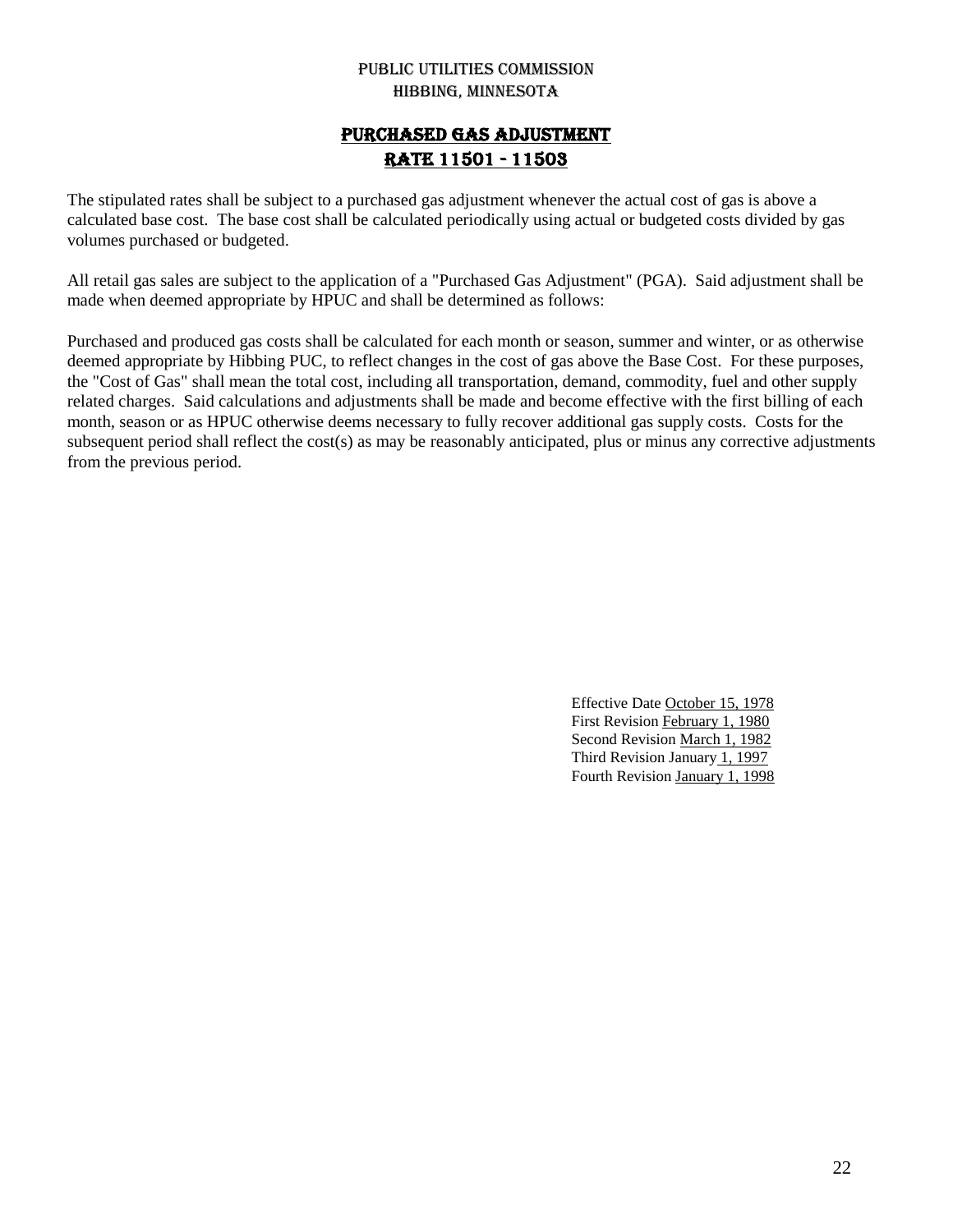# WATER SERVICE RESIDENTIAL - GENERAL SERVICE RATE 18001

# **Applicability:**

This rate is available to all single-family residences, and commercial water customers for potable and process water use. It is also available for multiple units or for multiple family occupancy on the basis that the minimum bill and each energy block (5 apartments or more) of the rate shall be multiplied by the number of families or residences (whichever is greater) served through a single meter before computing the incremental energy block charges.

# **Rate:**

**Base Charge - \$17.46**

| <b>Commodity Charge –</b> | 1 - 6 Units \$3.62 per unit (thousand gallons)   |
|---------------------------|--------------------------------------------------|
|                           | 7-12 Units \$3.87 per unit (thousand gallons)    |
|                           | 13 - 24 Units \$4.13 per unit (thousand gallons) |
|                           | Over 24 Units \$4.41 per unit (thousand gallons) |

# **Base Charges:**

**The base monthly charge is \$17.46.**

# **Delayed Payment Charge:**

**Five (5) percent** of the above computed billing or base charge if not paid by due date on bill or within fifteen (15) days from rendition of bill.

# **Terms and Conditions:**

All water service of the Public Utilities Commission is rendered under and subject to the General Service Rules and Regulations of the Public Utilities Commission, but in no event shall the Service Rules and Regulations override the service conditions described herein in this rate schedule.

> Effective Date October 15, 1978 First Revision February 1, 1980 Eighteenth Revision January 1, 2013 Nineteenth Revision January 1, 2015 Twentieth Revision January 1, 2016 Twenty-first Revision July 1, 2016 Twenty-second Revision January 1, 2017 Twenty-third Revision July 1, 2017 Twenty-fourth Revision January 1, 2018 Twenty-fifth Revision February 13, 2019 Twenty-sixth Revision February 1, 2020 Twenty-seventh Revision November 1, 2020 All Previous Revisions See Index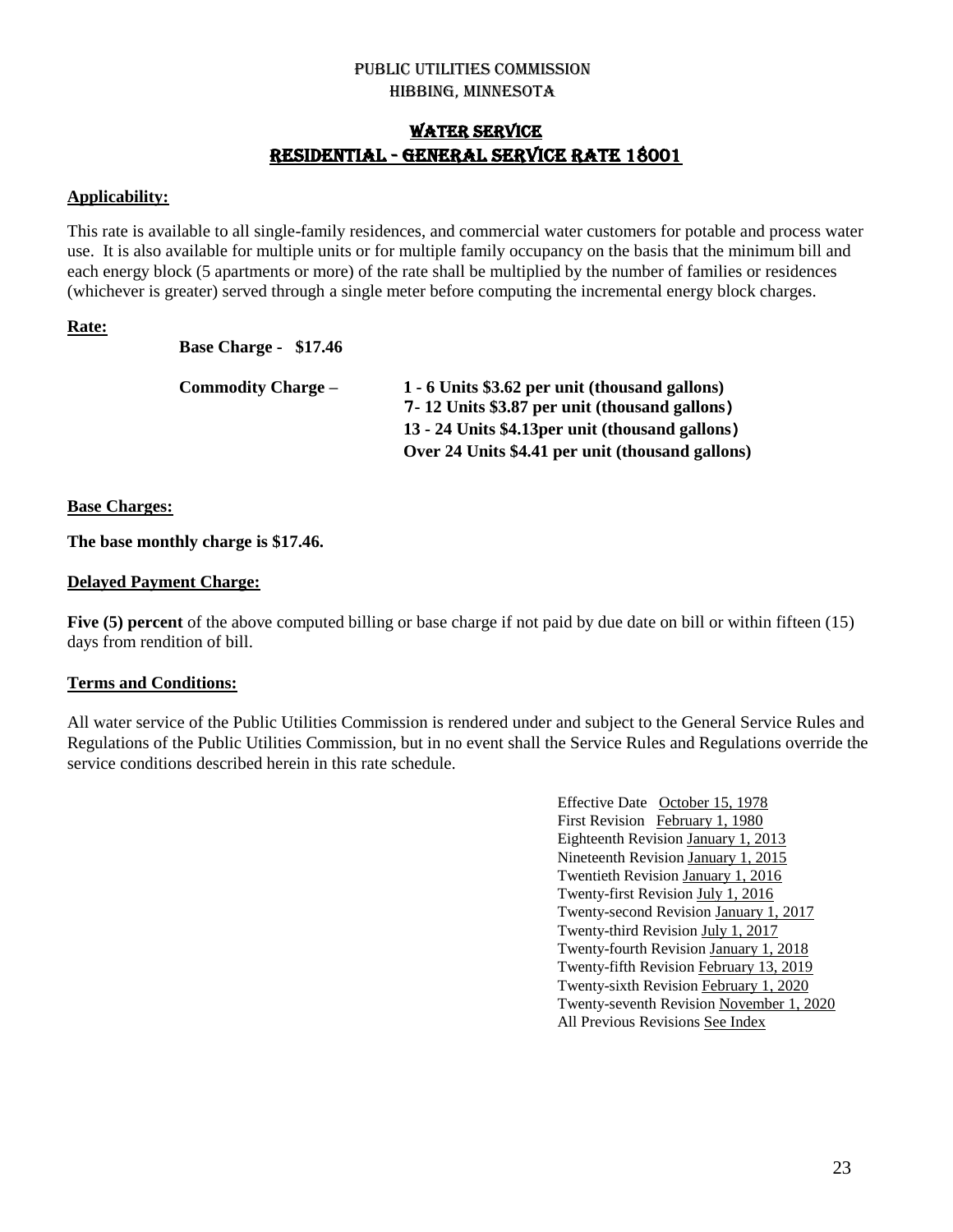# WATER SERVICE COMMERCIAL - GENERAL SERVICE RATE 18002

# **Applicability:**

This rate is available to all commercial water customers for potable and process water use.

# **Base Charges:**

**The base monthly charge is \$17.46.**

# **Rate:**

**Customer Charge** 

| $1"$ Meter = \$17.46 per month             |
|--------------------------------------------|
| $1\frac{1}{2}$ " Meter = \$22.05 per month |
| $2"$ Meter = \$27.56 per month             |
| $3"$ Meter = \$66.15 per month             |
| $4"$ Meter = \$99.23 per month             |
| $6$ " Meter = \$13781 per month            |
|                                            |

# **Commodity Charge – All Usage \$3.69 per unit (thousand gallons)**

# **Delayed Payment Charge:**

**Five (5) percent** of the above computed billing or base charge if not paid by due date on bill or within fifteen (15) days from rendition of bill.

# **Terms and Conditions:**

All water service of the Public Utilities Commission is rendered under and subject to the General Service Rules and Regulations of the Public Utilities Commission, but in no event shall the Service Rules and Regulations override the service conditions described herein in this rate schedule.

> Effective Date October 15, 1978 First Revision February 1, 1980 Eighteenth Revision January 1, 2013 Nineteenth Revision January 1, 2015 Twentieth Revision January 1, 2016 Twenty-first Revision July 1, 2016 Twenty-second Revision January 1, 2017 Twenty-third Revision July 1, 2017 Twenty-fourth Revision January 1, 2018 Twenty-fifth Revision February 13, 2019 Twenty-sixth Revision February 1, 2020 Twenty-seventh Revision November 1, 2020 All Previous Revisions See Index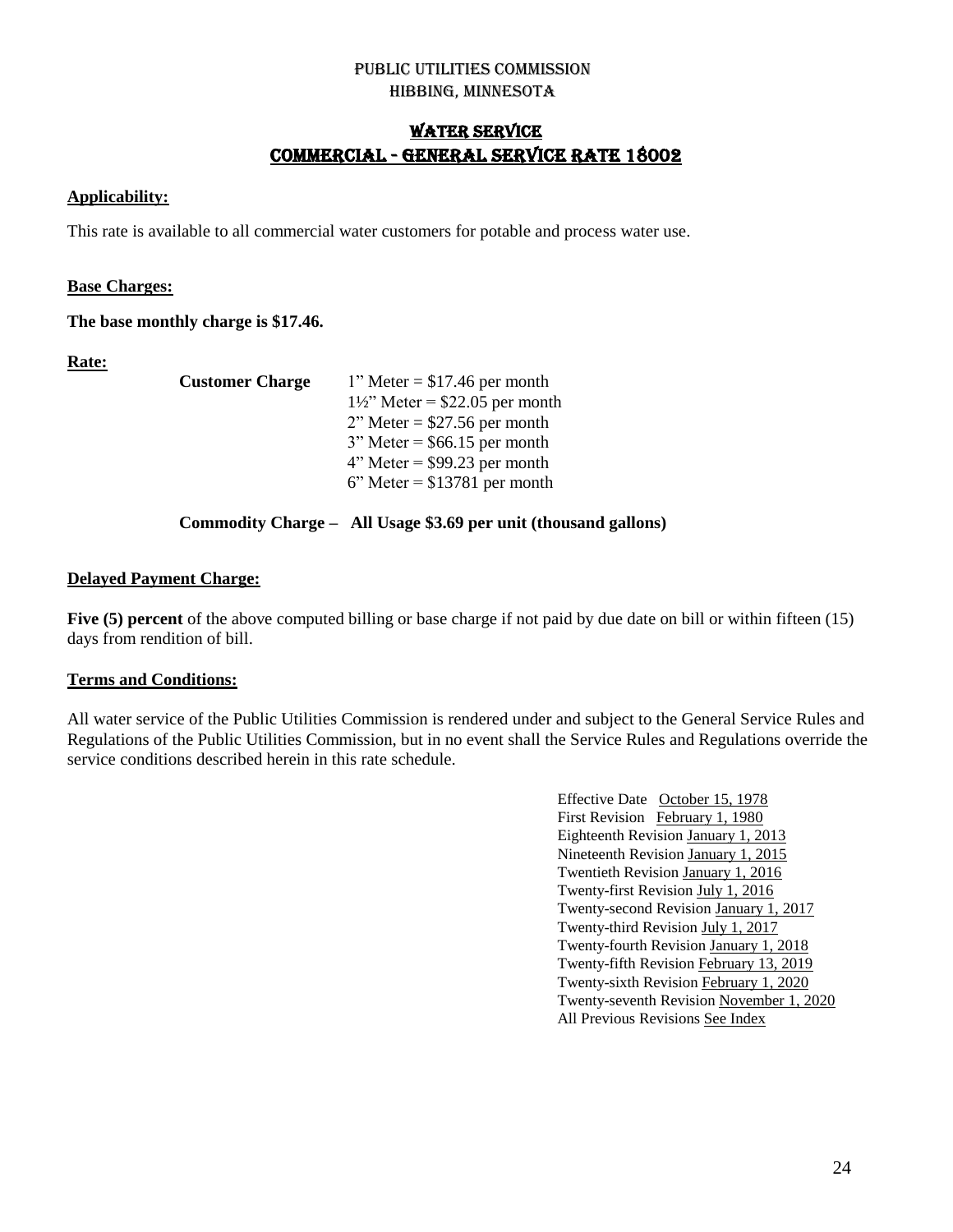# WATER SERVICE Residential - Multi Unit- GENERAL SERVICE RATE 18005

# **Applicability:**

This rate is available to all multi-unit apartment complexes with 20 units or more.

**Rate:**

**Base Charge - \$17.46 Per Apartment (See Block Billing Page 35)**

# **Commodity Charge – All Usage \$3.76 per unit (thousand gallons)**

# **Base Charges:**

# **The base monthly charge shall be \$17.46 Per Apartment (See Block Billing Page 35)**

# **Delayed Payment Charge:**

**Five (5) percent** of the above computed billing or base charge if not paid by due date on bill or within fifteen (15) days from rendition of bill.

# **Terms and Conditions:**

All water service of the Public Utilities Commission is rendered under and subject to the General Service Rules and Regulations of the Public Utilities Commission, but in no event shall the Service Rules and Regulations override the service conditions described herein in this rate schedule.

> Effective Date October 15, 1978 First Revision February 1, 1980 Eighteenth Revision January 1, 2013 Nineteenth Revision January 1, 2015 Twentieth Revision January 1, 2016 Twenty-first Revision July 1, 2016 Twenty-second Revision January 1, 2017 Twenty-third Revision July 1, 2017 Twenty-fourth Revision January 1, 2018 Twenty-fifth Revision February 13, 2019 Twenty-sixth Revision February 1, 2020 Twenty-seventh Revision November 1, 2020 All Previous Revisions See Index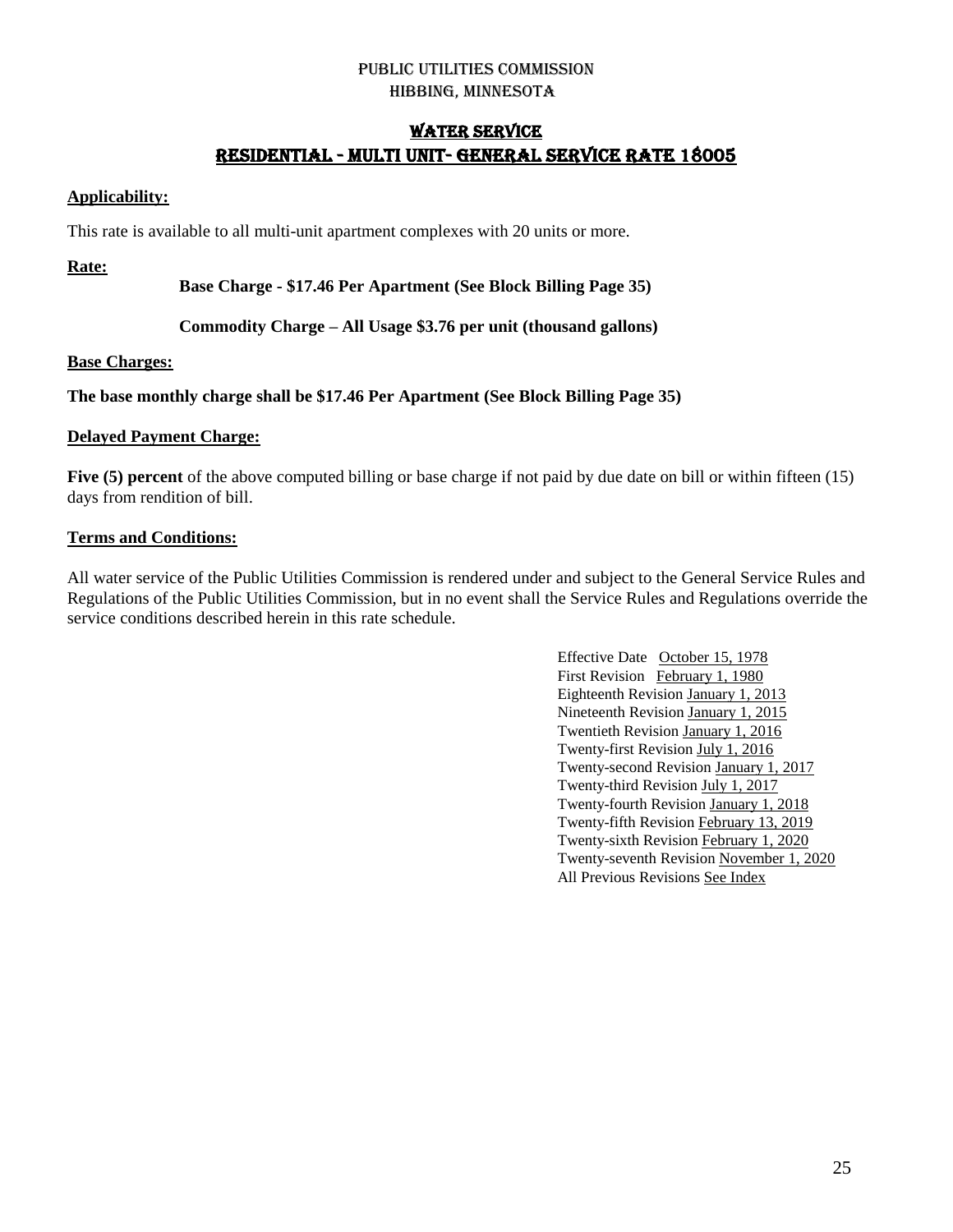# WATER SERVICE WELLHEAD SERVICE RATE 18501

# **Applicability:**

This rate is available on an interruptible basis to select customers for commercial and industrial process (non-potable) use. To qualify, customers must have existing infrastructure in place to draw water directly from a wellhead, providing that the Customer's premises are adjacent to a City wellhead.

# **Rate:**

**Base Charge - \$17.46**

# **Commodity Charge - \$1.57 per thousand gallons**

# **Base Charges:**

**The base monthly charge is \$17.46.**

# **Delayed Payment Charge:**

**Five (5) percent** of the above computed billing or base charge if not paid by due date on bill or within fifteen (15) days from rendition of bill.

# **Terms and Conditions:**

All water service of the Public Utilities Commission is rendered under and subject to the General Service Rules and Regulations of the Public Utilities Commission. Service provided under this wellhead service rate is interruptible and the Public Utilities reserves the absolute right to discontinue service at any time for any purpose it deems necessary.

> Effective Date June 17, 2003 First Revision January 1, 2004 Eighth Revision January 1, 2015 Ninth Revision January 1, 2016 Tenth Revision July 1, 2016 Eleventh Revision January 1, 2017 Twelfth Revision July 1, 2017 Thirteenth Revision January 1, 2018 Fourteenth Revision February 13, 2019 Fifteenth Revision February 1, 2020 Sixteenth Revision November 1, 2020 All Previous Revisions See Index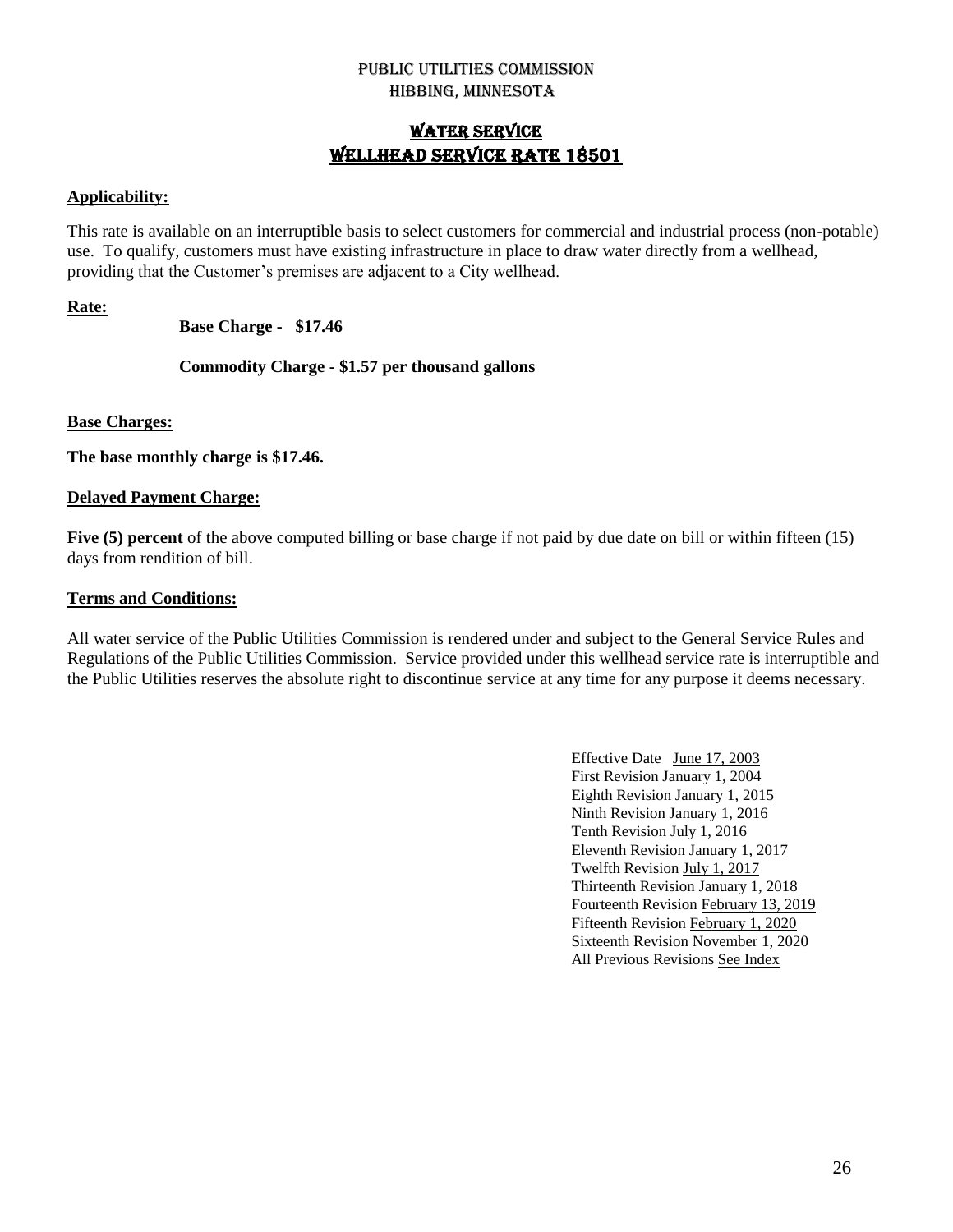# WATER SERVICE SERVICE CONNECTION FEE RATE 18701

# **Applicability:**

The Hibbing Public Utilities is required by Minnesota Legislation, to assess an annual fee for every water service connection. The calculated annual fee is \$9.72 per service connection. The monies collected will be sent to the State of Minnesota quarterly. Starting with the January 2020 water bill, the monthly water service charge will be increased to \$9.72 from \$6.36. This is the annual fee the HPUC has been charging drinking water system customers since 2006.

# **Calculation:**

(How it is calculated on your bill):  $$9.72 \div 12 = $.81$  per month

Effective Date 1993 First Revision: July 1, 2006 Second Revision: January 1, 2020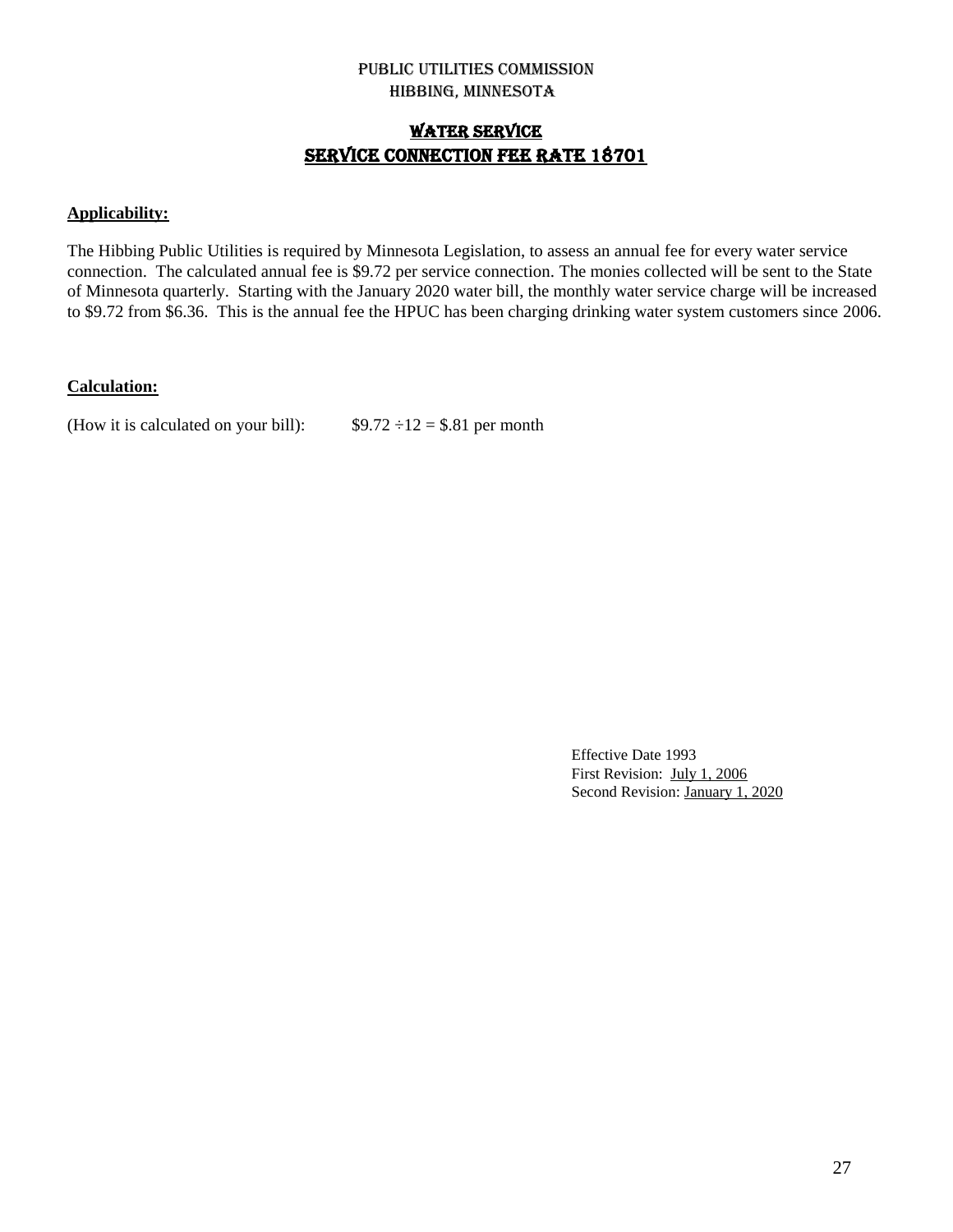# City of Hibbing Hibbing, Minnesota

# Sewer User Charge RATE 20001 & 20002

# **Applicability:**

This rate applies to all users connected to the publicly owned sanitary sewer system. Single family, multiple families, commercial, industrial, schools, churches, and public buildings are all treated equally.

# **Rate:**

The sewer user rates are based on the water meter readings for the month for each user according to the following schedule.

**Base Charge - \$16.67**

**Commodity Charge - \$6.25 per 1,000 gallons**

**Fixed Sewage Rate: \$35.42 (3 Units of sewer @ \$6.25 plus one base charge @ \$16.67)**

**Base Charge:**

**The base monthly charge is \$16.67.**

# **Delayed Payment Charge:**

**Five (5) percent** of the above computed billing or base charge if not paid by due date on bill or within fifteen (15) days from rendition of bill.

# **Terms and Conditions:**

All sewer user charges of the City of Hibbing are rendered under and subject to the sewer use ordinance of the City of Hibbing.

> Effective Date October 15, 1978 Sixth Revision September 1, 1991 Seventh Revision February 5, 1996 Eighth Revision July 1, 2000 Ninth Revision September 1, 2001 Tenth Revision January 1, 2002 Eleventh Revision February 1, 2004 Twelfth Revision July 1, 2006 Thirteenth Revision January 1, 2008 Fourteenth Revision January 1, 2010 Fifteenth Revision January 1, 2013 Sixteenth Revision February 1, 2014 Seventeenth Revision February 1, 2015 Eighteenth Revision February 1, 2016 Nineteenth Revision April 1, 2019 Twentieth Revision February 1, 2020 Twenty-first Revision February 1, 2021 Twenty-second Revision February 1, 2022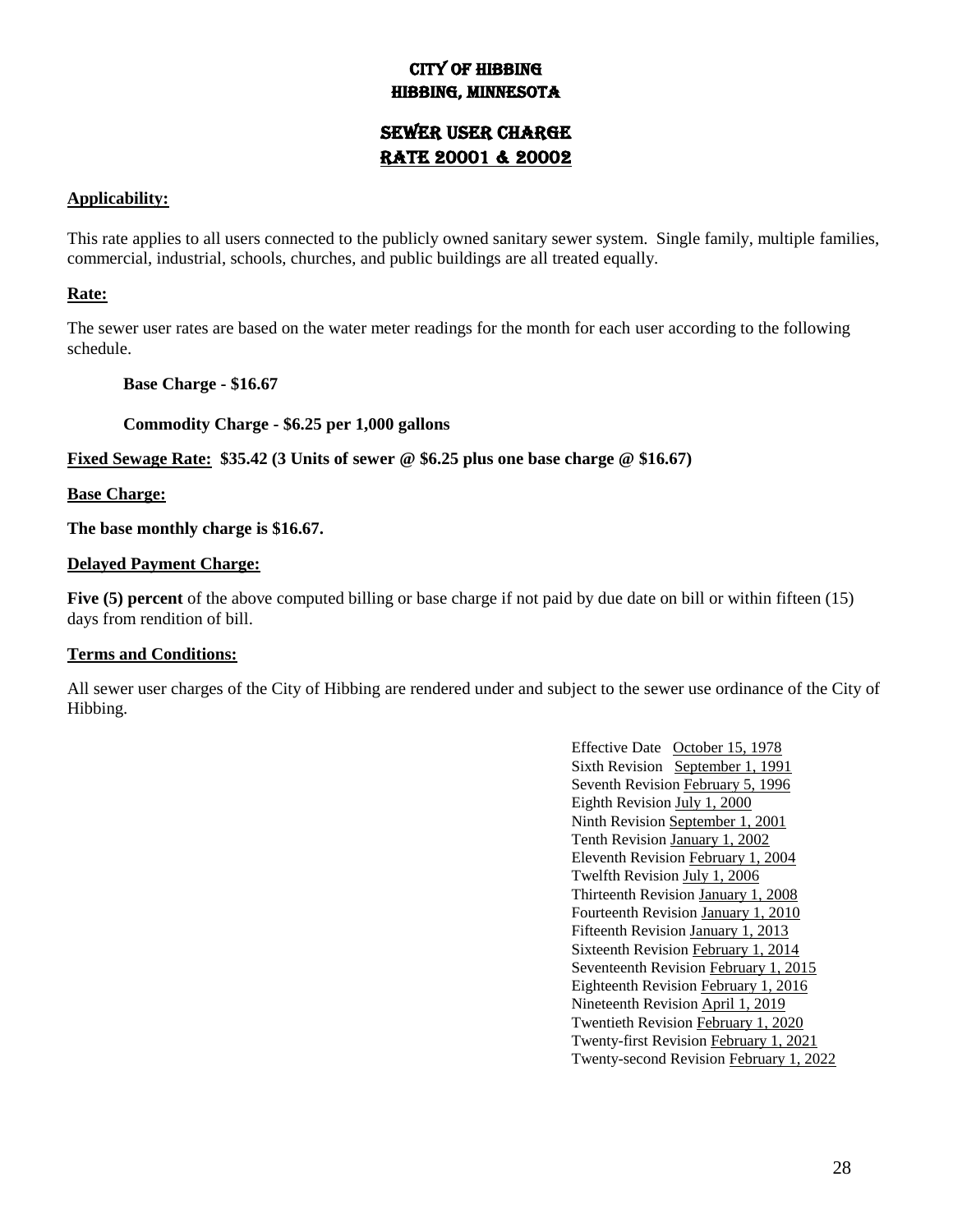# City of Hibbing Hibbing, Minnesota

# Storm Water Improvement Charge RATE 21001-21012

# **Applicability:**

This rate applies to all users connected to the publicly owned storm water system. Single family, multiple families, commercial, industrial, schools, churches, and public buildings are all treated equally.

# **Rate:**

The storm water improvement user rates were voted and passed by the Hibbing City Council on July 1, 2004, and the rates are as follows:

Base Rate Urban residential property \$3.23 Rural residential property \$1.21 Urban non-residential property  $$3.23/3,000$  sq. ft. of impervious area Rural non-residential property \$1.21/3,000 sq. ft. of impervious area

# **Delayed Payment Charge:**

**Five (5) percent** of the above computed billing or base charge if not paid by due date on bill or within fifteen (15) days from rendition of bill.

# **Terms and Conditions:**

All storm water user charges of the City of Hibbing are rendered under and subject to the Storm Water Resolution of the City of Hibbing.

Effective Date July 1, 2004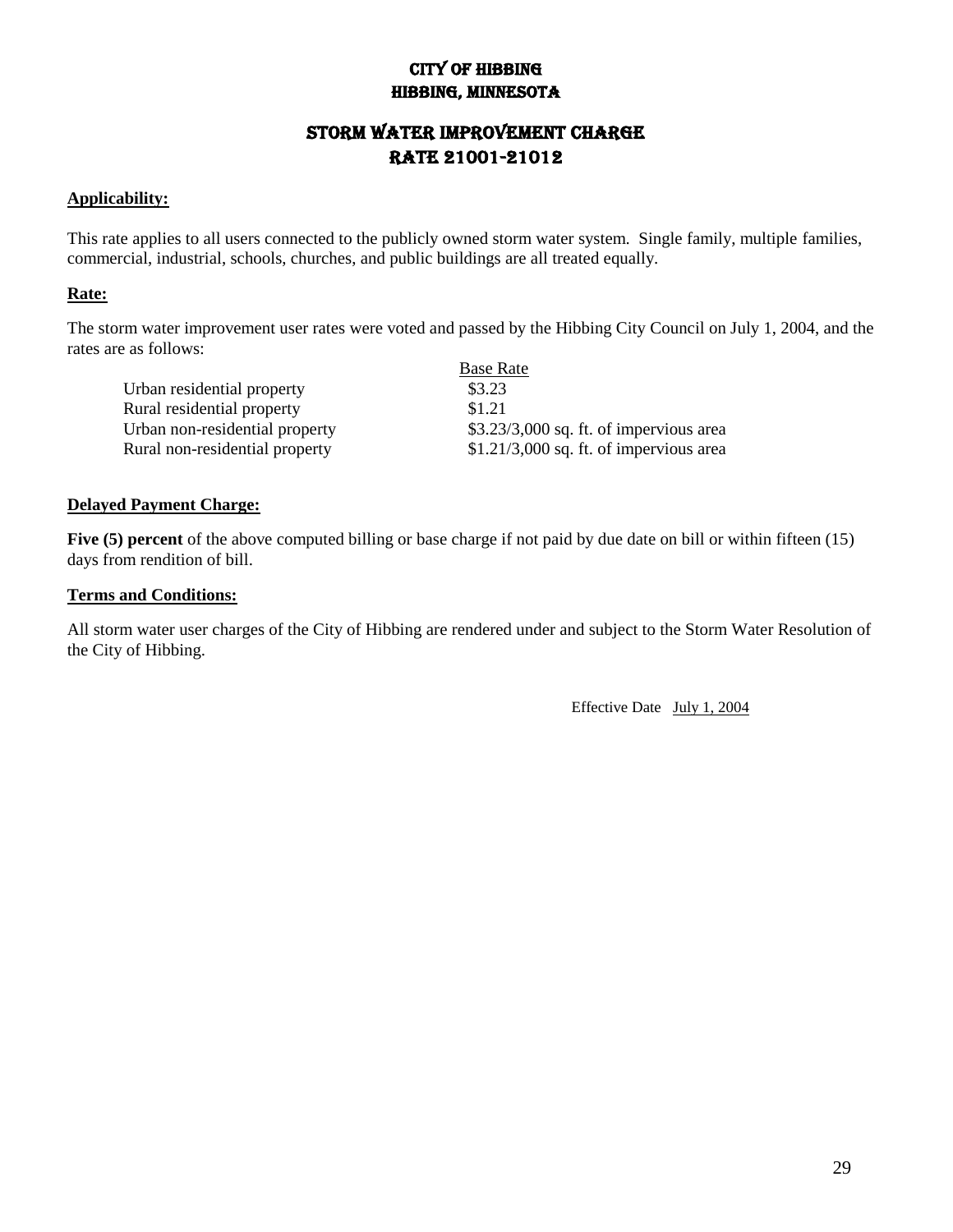# STEAM SERVICE GENERAL SERVICE RATE 15001, 15002, & Summer rate 15008

# **Applicability:**

This rate is available, as shown, to all single-family residences, single flats, single apartments and commercial customers for space heating, water heating and limited process use where the condensate is returned to the Utilities System.

# **Character of Service:**

Service furnished under this rate shall consist of low pressure dry saturated steam of the fifteen-pound gauge (15 psig) class.

**Rate: Base Charge \$22.02**

**All steam consumed \$17.70 per M Lbs.**

# **Summer Rate 15008: (May through September)**

# **Applicability:**

This rate applies to 15 lb. steam from May 1 – September 30

# **All steam consumed Rate 15008……..\$21.24 per M pounds**

# **Fuel Adjustment:**

The above rate shall be adjusted in accordance with the Fossil Fuel Adjustment Clause set forth in these rates and regulations.

# **Delayed Payment Charge:**

Five (5) percent of the above computed billing or base charge if not paid by due date on bill or within fifteen (15) days from rendition of bill.

# **Terms and Conditions:**

This rate is available on application and only to those consumers whose entire requirements are measured through one (1) meter.

All steam service of the Utility is rendered under and subject to Rules and Regulations of the Hibbing Public Utilities Commission.

> Effective Date October 15, 1978 Twenty-first Revision January 1, 2017 Twenty-second Revision July 1, 2017 Twenty-third Revision January 1, 2018 Twenty-fourth Revision February 13, 2019 Twenty-fifth Revision November 1, 2020 All Previous Revisions See Index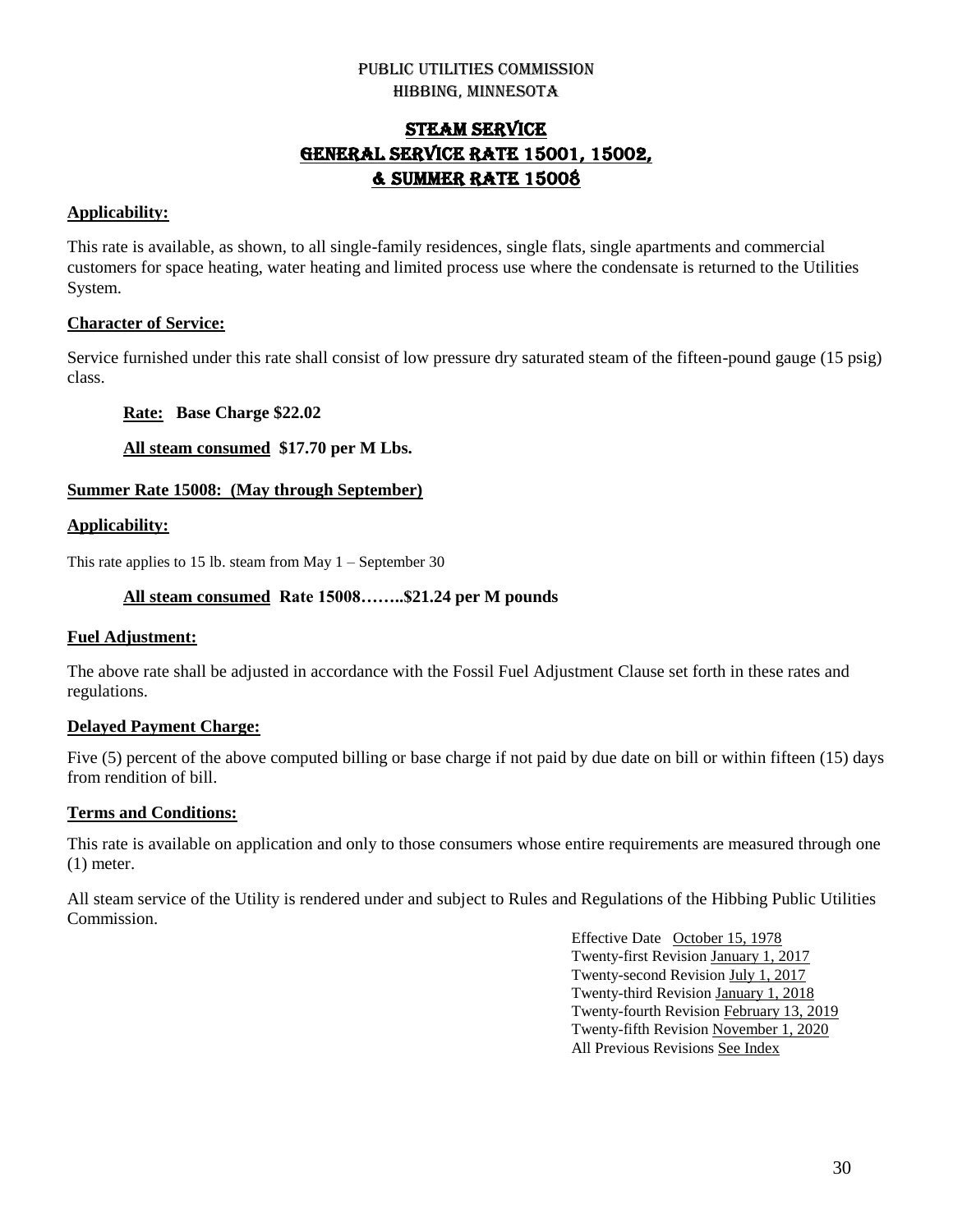# STEAM SERVICE LIVE STEAM RATE 15501

# **Applicability:**

This rate is available, as shown, to commercial customers for heating and process use where the condensate is returned to the Utilities System.

# **Character of Service:**

Service furnished under this rate shall consist of medium pressure dry saturated steam of the one hundred seventyfive-pound gauge (175 psig) class.

# **Rate: Base Charge \$21.21**

# **All steam consumed \$15.48 per M Lbs.**

# **Fuel Adjustment:**

The above rate shall be adjusted in accordance with the Fossil Fuel Adjustment Clause set forth in these rates and regulations.

# **Delayed Payment Charge:**

Five (5) percent of the above computed billing or base charge if not paid by due date on bill or within fifteen (15) days from rendition of bill.

# **Terms and Conditions:**

This rate is available on application and only to those consumers whose entire requirements are measured through one (1) meter.

All steam service of the Utility is rendered under and subject to Rules and Regulations of the Hibbing Public Utilities Commission.

> Effective Date September 1, 1984 First Revision April 1, 1990 Eleventh Revision January 1, 2009 Twelfth Revision June 1, 2009 \* Thirteenth Revision January 1, 2015 Fourteenth Revision January 1, 2016 Fifteenth Revision July 1, 2016 Sixteenth Revision January 1, 2017 Seventeenth Revision July 1, 2017 Eighteenth Revision January 1, 2018 Nineteenth Revision February 13, 2019 Twentieth Revision November 1, 2020 All Previous Revisions See Index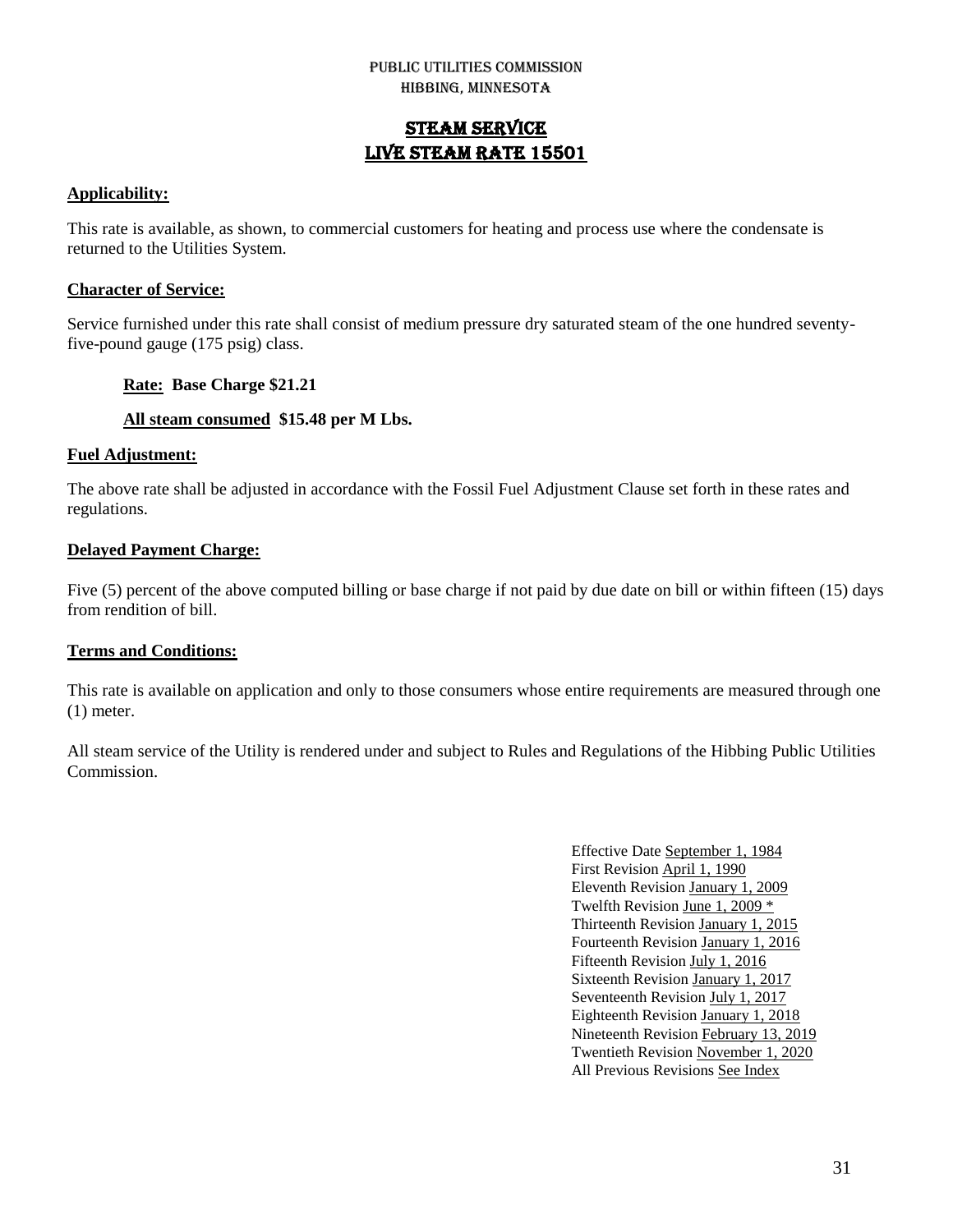# STEAM RATE SCHEDULE

# RANGE REGIONAL HEALTH SERVICES – RATE 15003

# **Character of Service:**

Service furnished under this rate shall consist of low pressure dry saturated steam of the fifteen-pound gauge (15 psig) class.

# **Rate: Base Charge \$21.69**

#### **All steam consumed Rate 15002 Less 10% (\$15.94)**

**Summer Rate: \$19.12**

#### **Fuel Adjustment:**

The above rate shall be adjusted in accordance with the Fossil Fuel Adjustment Clause set forth in these rates and regulations, less 10%.

# **Delayed Payment Charge:**

Five (5) percent of the above computed billing or base charge if not paid by due date on bill or within fifteen (15) days from rendition of bill.

# **Terms and Conditions:**

This rate is available on application and only to those consumers whose entire requirements are measured through one (1) meter.

All steam service of the Utility is rendered under and subject to Rules and Regulations of the Hibbing Public Utilities Commission.

> Effective Date July 1, 2005 First Revision January 1, 2006 Second Revision January 1, 2008 Third Revision January 1, 2009 Fourth Revision June 1, 2009 \* Fifth Revision January 1, 2015 Sixth Revision January 1, 2016 Seventh Revision July 1, 2016 Eighth Revision January 1, 2017 Ninth Revision July 1, 2017 Twentieth Revision January 1, 2018 Twenty-first Revision February 13, 2019 Twenty-second Revision November 1, 2020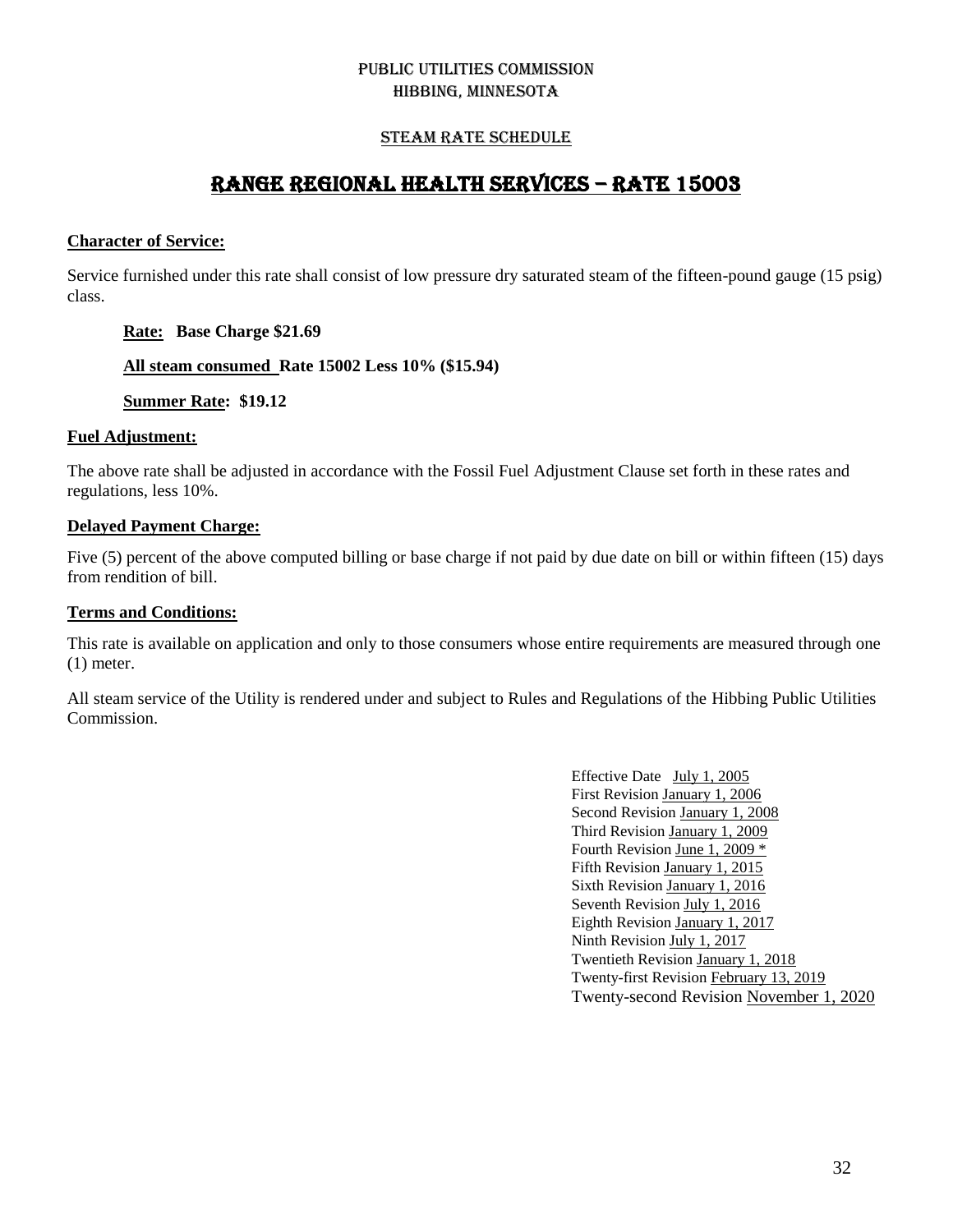# STEAM RATE SCHEDULE

# INDEPENDENT SCHOOL DISTRICT #701 RATE 15004

#### **Character of Service:**

Service furnished under this rate shall consist of low pressure dry saturated steam of the fifteen-pound gauge (15 psig) class.

# **Rate: Base Charge \$21.69**

# **All steam consumed Rate 15002 Less 5% (\$16.82)**

# **Summer Rate: \$20.18**

# **Fuel Adjustment:**

The above rate shall be adjusted in accordance with the Fossil Fuel Adjustment Clause set forth in these rates and regulations, less 5%.

# **Delayed Payment Charge:**

Five (5) percent of the above computed billing or base charge if not paid by due date on bill or within fifteen (15) days from rendition of bill.

#### **Terms and Conditions:**

This rate is available on application and only to those consumers whose entire requirements are measured through one (1) meter.

All steam service of the Utility is rendered under and subject to Rules and Regulations of the Hibbing Public Utilities Commission.

> Effective Date October 15, 1978 First Revision February 1, 1980 Sixteenth Revision January 1, 2009 Seventeenth Revision June 1, 2009 \* Eighteenth Revision January 1, 2015 Nineteenth Revision January 1, 2016 Twentieth Revision July 1, 2016 Twenty-first Revision January 1, 2017 Twenty-second Revision July 1, 2017 Twenty-third Revision January 1, 2018 Twenty-fourth Revision February 13, 2019 Twenty-fifth Revision November 1, 2020 All Previous Revisions See Index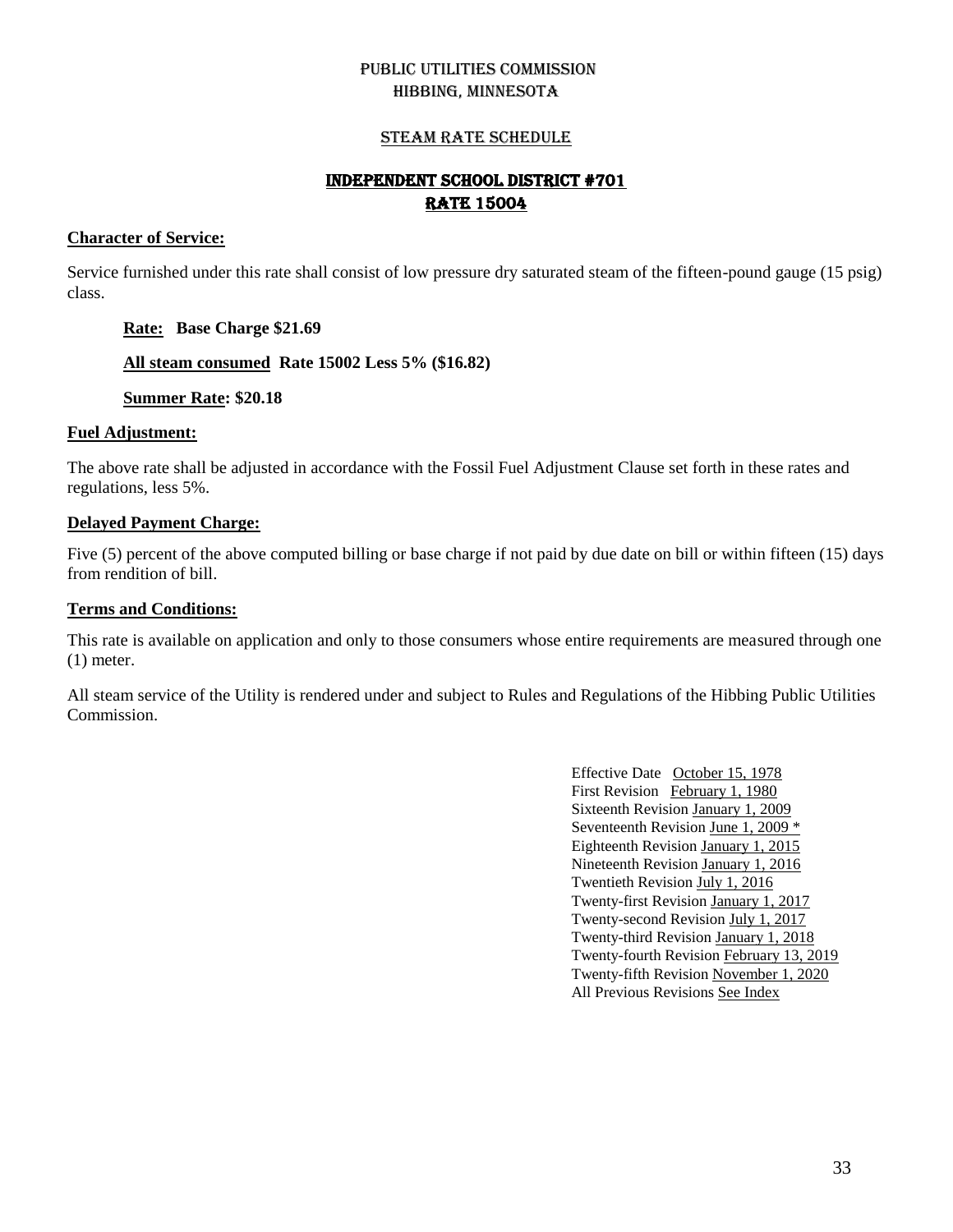# GENERAL SERVICE RATE 15005 (Lee Center) GENERAL SERVICE RATE 15006 (HRA)

# **Applicability:**

This rate is available, as shown, to all single-family residences, single flats, single apartments and commercial customers for space heating, water heating and limited process use where the condensate is returned to the Utilities System.

# **Character of Service:**

Service furnished under this rate shall consist of low pressure dry saturated steam of the fifteen-pound gauge (15 psig) class.

# **Rate: Base Charge \$20.02**

# **All steam consumed \$17.70 per M Lbs.**

# **Fuel Adjustment:**

The above rate shall be adjusted in accordance with the Fossil Fuel Adjustment Clause set forth in these rates and regulations.

# **Delayed Payment Charge:**

Five (5) percent of the above computed billing or base charge if not paid by due date on bill or within fifteen (15) days from rendition of bill.

# **Terms and Conditions:**

This rate is available on application and only to those consumers whose entire requirements are measured through one (1) meter.

All steam service of the Utility is rendered under and subject to Rules and Regulations of the Hibbing Public Utilities Commission.

> Effective Date October 15, 1978 First Revision February 1, 1980 Sixteenth Revision January 1, 2009 Seventeenth Revision June 1, 2009 \* Eighteenth Revision January 1, 2015 Nineteenth Revision January 1, 2016 Twentieth Revision July 1, 2016 Twenty-first Revision January 1, 2017 Twenty-second Revision July 1, 2017 Twenty-third Revision January 1, 2018 Twenty-fourth Revision February 13, 2019 Twenty-fifth Revision November 1, 2020 All Previous Revisions See Index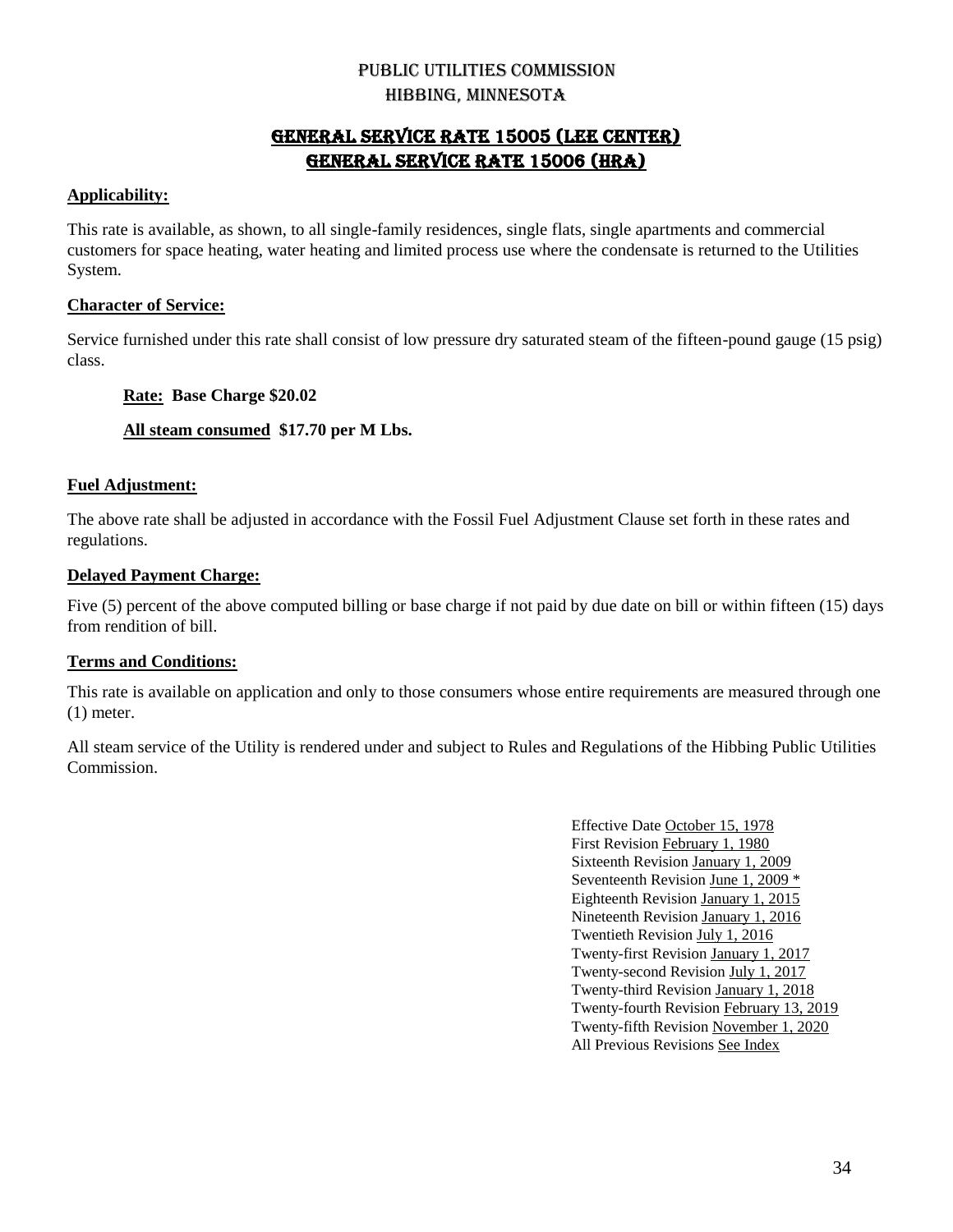# STEAM RATE SCHEDULE

# HIBBING COMMUNITY COLLEGE RATE 15007

# **Character of Service:**

Service furnished under this rate shall consist of low pressure dry saturated steam of the fifteen-pound gauge (15 psig) class.

# **Rate: Base Charge………\$22.02**

# **All steam consumed Rate 15007……..\$17.70**

# **Fuel Adjustment:**

The above rate shall be adjusted in accordance with the Fossil Fuel Adjustment Clause set forth in these rates and regulations.

# **Delayed Payment Charge:**

Five (5) percent of the above computed billing or base charge if not paid by due date on bill or within fifteen (15) days from rendition of bill.

# **Terms and Conditions:**

This rate is available on application and only to those consumers whose entire requirements are measured through one (1) meter.

All steam service of the Utility is rendered under and subject to Rules and Regulations of the Hibbing Public Utilities Commission.

> Effective Date October 15, 1978 First Revision February 1, 1980 Sixteenth Revision January 1, 2009 Seventeenth Revision June 1, 2009 \* Eighteenth Revision January 1, 2015 Nineteenth Revision January 1, 2016 Twentieth Revision July 1, 2016 Twenty-first Revision January 1, 2017 Twenty-second Revision July 1, 2017 Twenty-third Revision January 1, 2018 Twenty-fourth Revision February 13, 2019 Twenty-fifth Revision November 1, 2020 All Previous Revisions See Index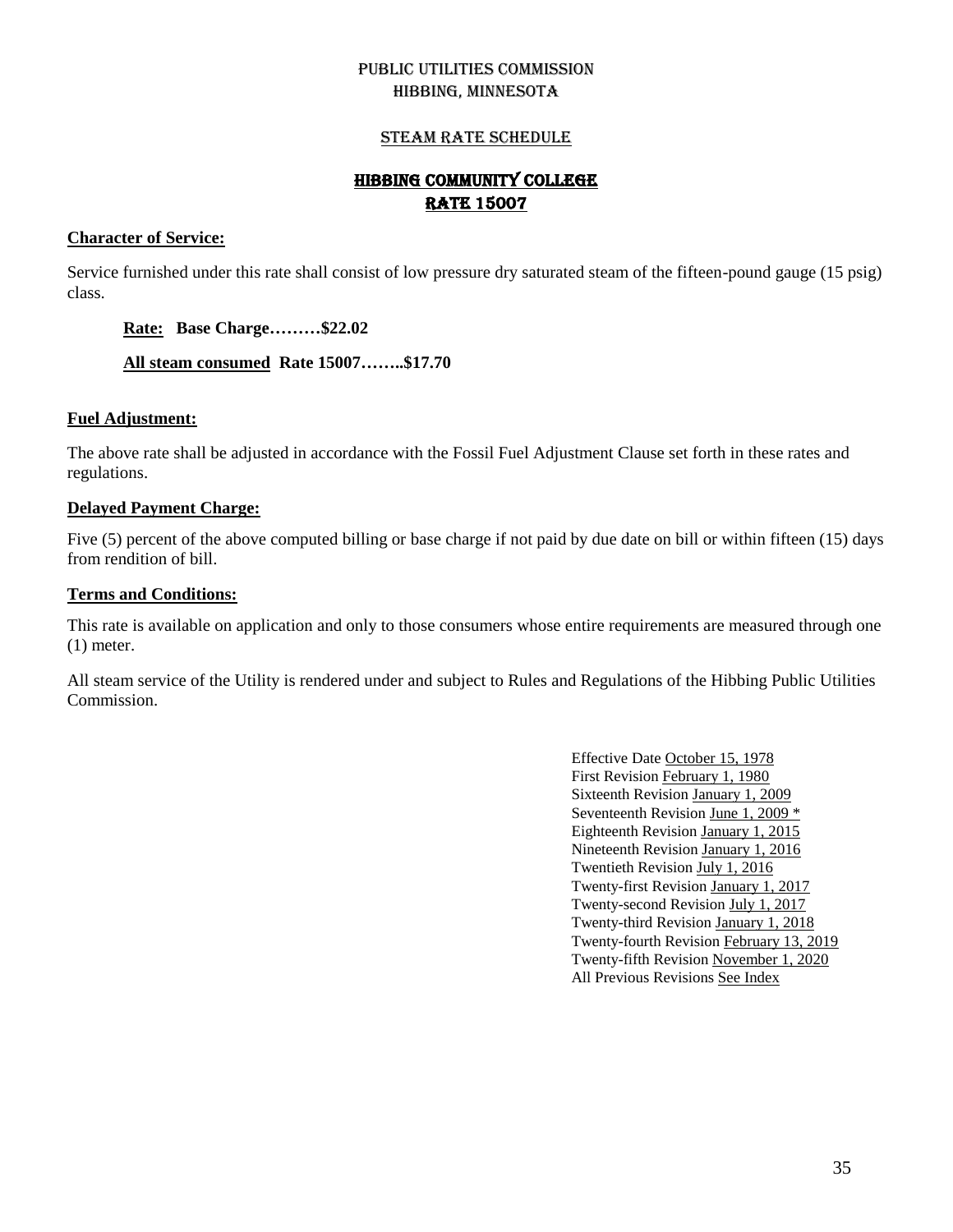# STEAM FOSSIL FUEL ADJUSTMENT RATE 16001-16005

The purpose of the Fossil Fuel Adjustment (FFA) is to recover fuel costs in excess of the Base Cost per Mlbs sold during the test year. If the monthly cost per Mlbs sold is less than the Base Cost, there is no FFA. If the monthly cost is greater than the Base Cost, an FFA would be charged.

The allocation of actual costs to the Steam Department is based on the amount of coal consumed in the production of steam. This cost is divided by the prior month steam sales to compute the cost of steam sold per Mlbs.

The initial Base Cost per Mlbs sold is based on a seasonal rolling average of Steam Department fuel cost allocated to the Heat Department divided by the steam sales during the test year plus 10 percent thereof.

The FFA shall be calculated under this clause unless service to a customer is covered by a contract with a different method of determining the FFA. The amount of FFA is applicable to all metered or estimated meter sales, except sales covered under contract, and is not subject to the maximum charge provision of the rate schedule.

> Effective Date October 15, 1978 First Revision February 1, 1980 Second Revision February 1, 1981 Third Revision March 1, 1982 Fourth Revision January 1, 1997 Fifth Revision January 1, 1998 Suspended January 1, 2007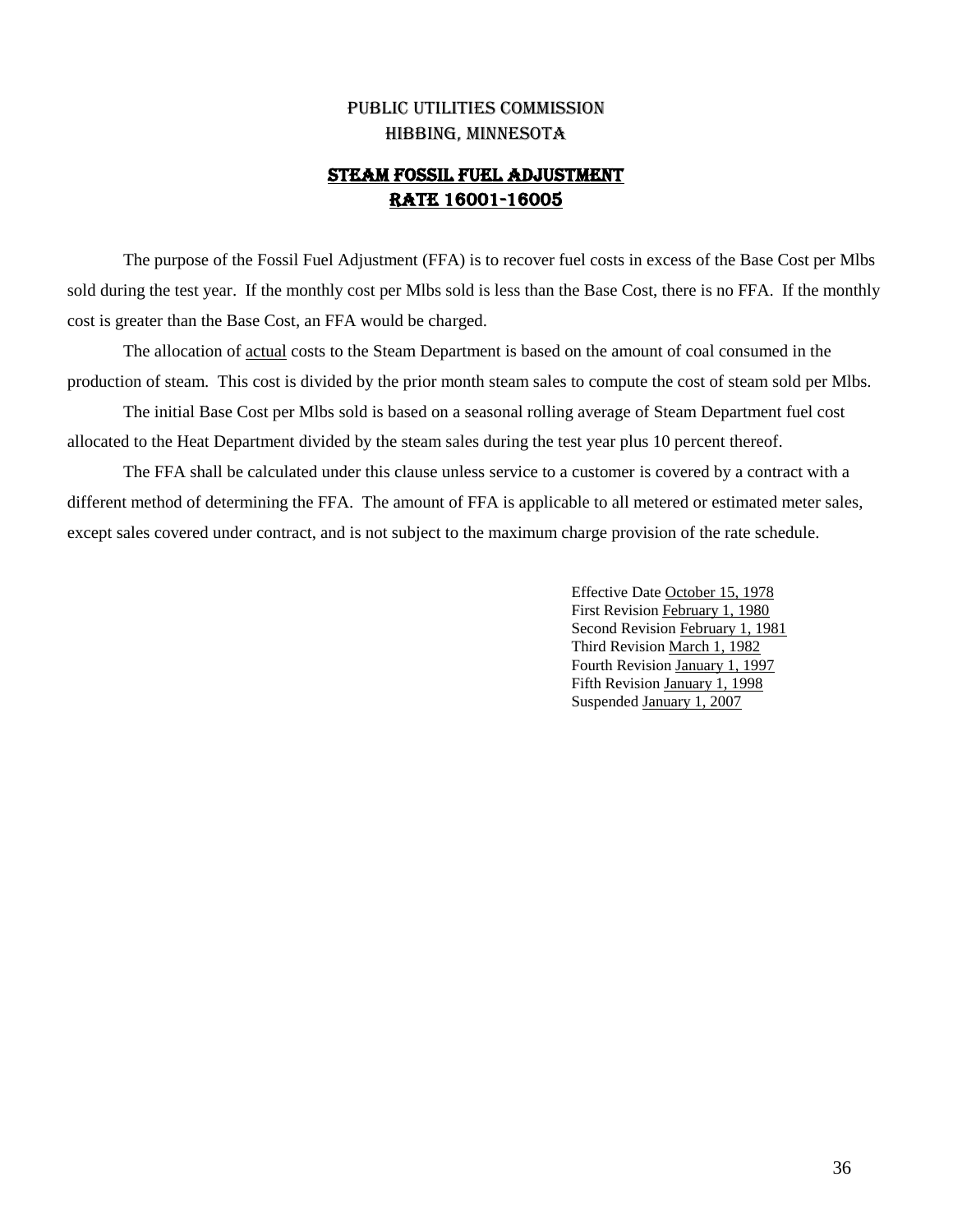#### **CUSTOMER GARBAGE OPERATIONS COUNTY LANDFILL MONTHLY TOTAL RATE 21901-22004 RESIDENTIAL** 95 Gallon \$16.25 \$5.83 \$22.08 65 Gallon \$14.24 \$5.83 \$20.07 **SMALL APARTMENTS**  $$16.25$   $$5.83$   $$22.08$ **LARGE APARTMENTS** \$14.80 \$1.25 PER CUBIC YARD **COMMERCIAL ACCOUNTS: RATE 22101-22302 OPERATIONS** MINIMUM 2 CUBIC YARDS  $$29.60$   $$1.20$   $$30.80$ GREATER THAN 2 CUBIC YARDS \$14.80 per cubic yard \$1.25 per cubic yard

# **GARBAGE/LANDFILL SCHEDULE RATE 21901-22302**

# **RESIDENTIAL RATE PER DAY**

 RESIDENTIAL GARBAGE TAX 9.75% Effective January 1, 1998 COMMERCIAL GARBAGE TAX 17% CML LANDFILL TAX 17% (TIPPING)

 CML LANDFILL IS SPLIT INTO TIPPING AND OPERATIONS \*TIPPING PORTION IS .876% OF TOTAL LANDFILL CHARGE. EFFECTIVE JUNE 1, 1998.

TIPPING DISCONTINUED 01-01-2010

Rev. July 1, 1993<br>Rev. February 5, 1996 Rev. June 1, 1998 Rev. May 1, 2002 Rev. February 2, 2004 Rev. February1, 2005 Rev. July 1, 2006 Rev. May 1, 2007 Rev. January 1, 2008 Rev. January 1, 2010 Rev. June 1, 2010 Rev. February 1, 2015 Rev. February 1, 2016 Rev. August 1, 2020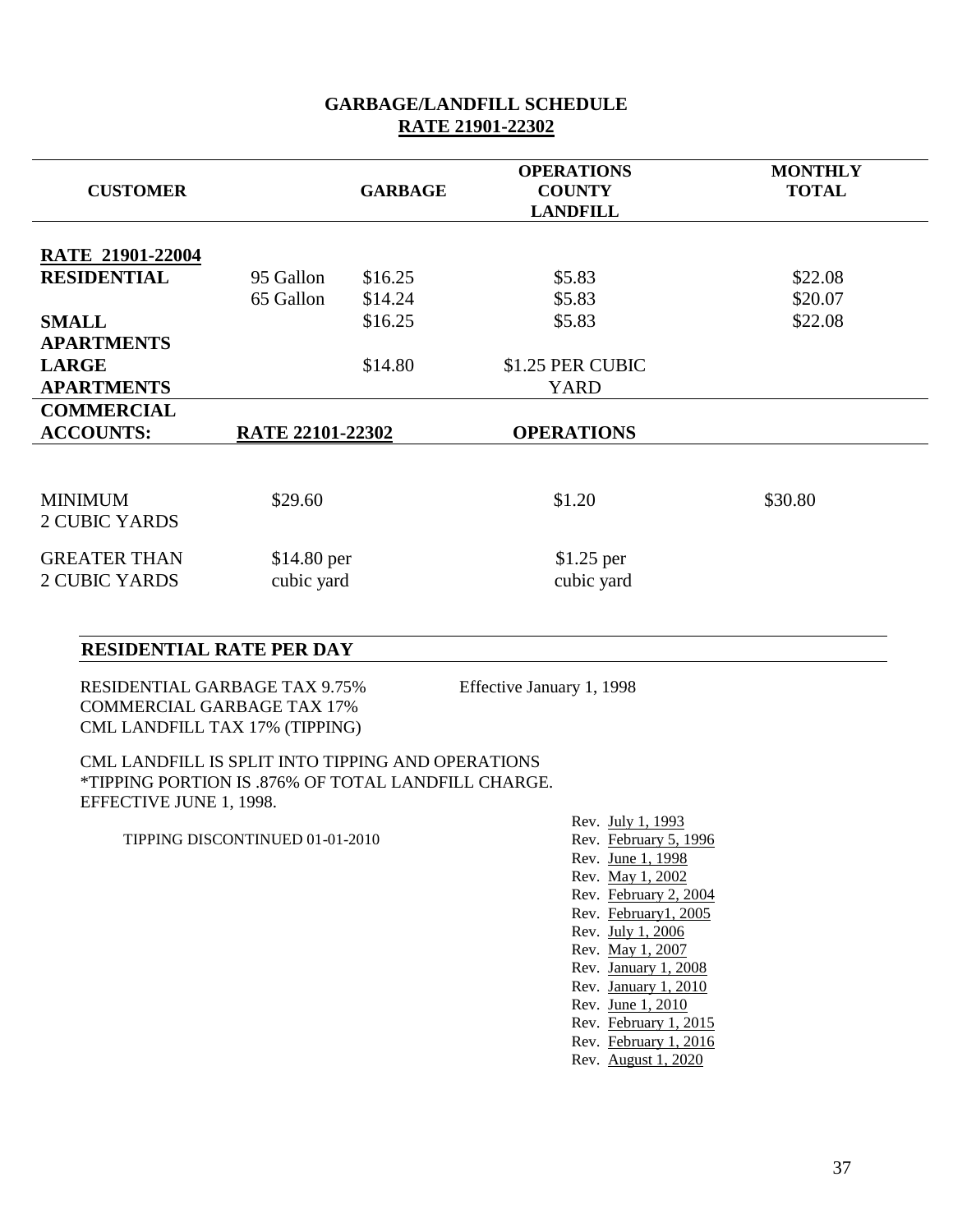# **2022 UNIT (BLOCK) BASE CHARGE CALCULATIONS**

**Meter blocking is a calculation procedure in our Utility Billing Application which is used to determine the proper revenue which is due when multiple tenants are serviced through a single meter**. The need for this type of billing arises because our Utility Billing rate charts are set up for single service users. Since we have a number of accounts where multiple tenants are serviced through a single meter, the need for unit (block) billing arises.

The calculation procedure for unit (block) billing is explained here in steps. There are also a number of examples included.

# **UNIT BILLING**

|                                                    |                               | <b>EXAMPLE 1:</b> |
|----------------------------------------------------|-------------------------------|-------------------|
| <b>ELECTRIC</b> - BASE RESIDENTIAL<br>$UNITS = 60$ |                               |                   |
| ELECTRIC BASE CHARGE PER UNIT (BLOCK)              |                               | \$11.96           |
| <b>Unit (Block) Billing</b>                        | $60 \times 11.96 = $717.60$   |                   |
|                                                    |                               | <b>EXAMPLE 2:</b> |
| <b>GAS</b> - BASE RESIDENTIAL<br>$UNITS = 60$      |                               |                   |
| GAS BASE CHARGE PER UNIT (BLOCK)                   |                               | \$10.50           |
| <b>GAS</b> - RESIDENTIAL RATE                      |                               |                   |
| <b>Unit (Block) Billing</b>                        | $60 \times $10.50 = 630.00$   |                   |
|                                                    |                               |                   |
|                                                    |                               | <b>EXAMPLE 3:</b> |
| <b>WATER - BASE RESIDENTIAL</b><br>$UNITS = 60$    |                               |                   |
| WATER BASE CHARGE PER UNIT (BLOCK)                 |                               | \$17.46           |
| <b>Unit (Block) Billing</b>                        | $60 \times 17.46 = $1,047.60$ |                   |
|                                                    |                               |                   |
|                                                    |                               | <b>EXAMPLE 4:</b> |
| <b>SEWER - BASE RESIDENTIAL</b><br>$UNITS = 60$    |                               |                   |
| SEWER BASE CHARGE PER UNIT (BLOCK)                 |                               | \$16.67           |
| <b>Unit (Block) Billing</b>                        | $60 X 16.67 = $1,000.20$      |                   |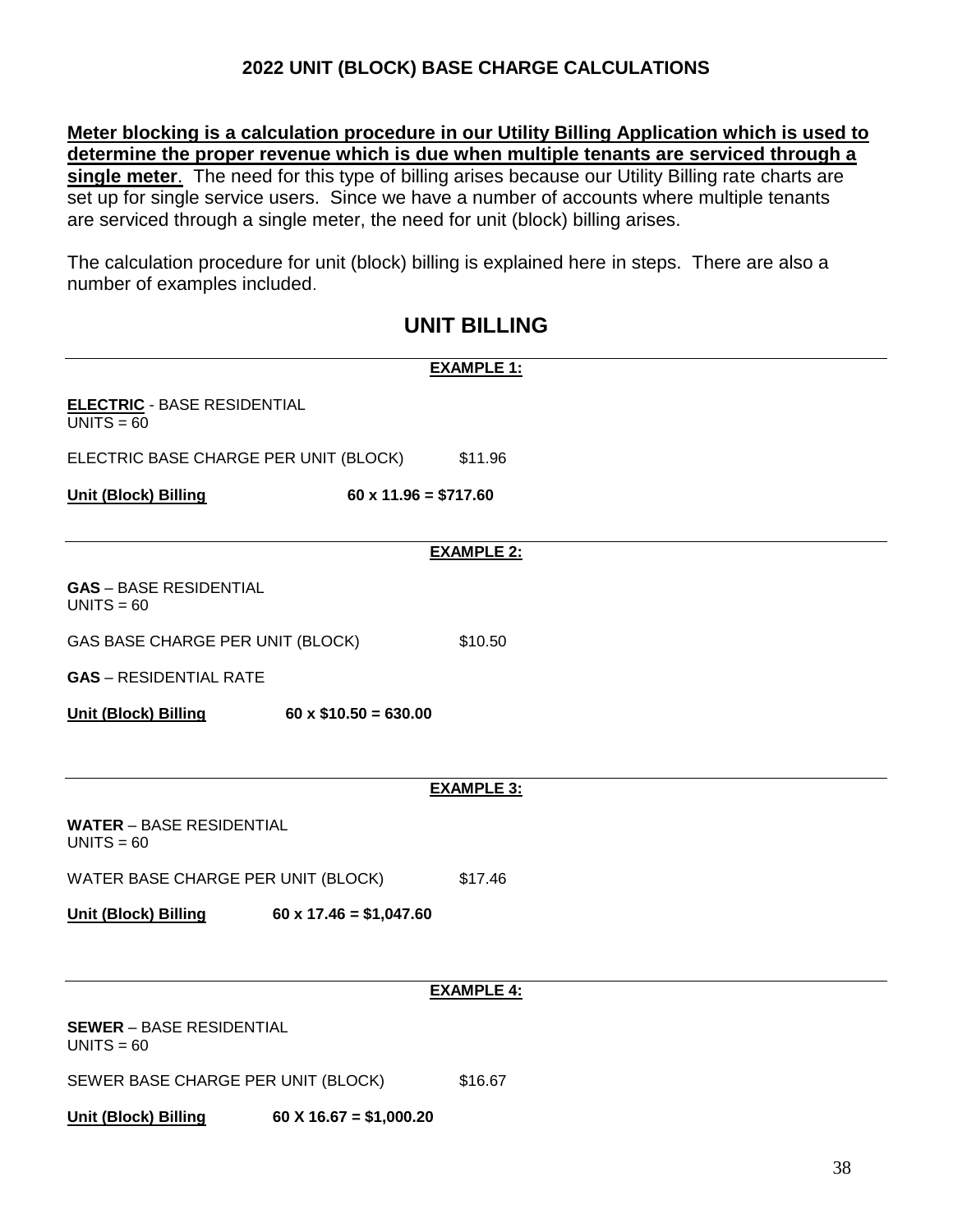# PUBLIC UTILITIES COMMISSION HIBBING, MINNESOTA \*RATE SCHEDULE\*

# **Electric - Gas – Water - Steam – Sewer/Landfill** Effective March 1, 1982

| <b>GENERAL RATE PROVISIONS EFFECTIVE DATE OCT. 15, 1978;</b><br>JUNE 12, 2001; JAN. 1, 2004; NOV. 1 2009                                                                                                                                                                                                                                                                  |                                                                                                                                                                                                                                                                                                                                                                                                                                                             |
|---------------------------------------------------------------------------------------------------------------------------------------------------------------------------------------------------------------------------------------------------------------------------------------------------------------------------------------------------------------------------|-------------------------------------------------------------------------------------------------------------------------------------------------------------------------------------------------------------------------------------------------------------------------------------------------------------------------------------------------------------------------------------------------------------------------------------------------------------|
| <b>ELECTRIC</b>                                                                                                                                                                                                                                                                                                                                                           | <b>GAS</b>                                                                                                                                                                                                                                                                                                                                                                                                                                                  |
| ELECTRIC SERVICE (Residential Service Rates 1001, 1002, 1203)<br>FEB. 1, 1980; MAR. 1, 1982; APR. 1, 1992; NOV. 1, 1993; APR. 4,<br>1995; JAN. 1, 1997; JAN. 1, 2002; JAN. 1, 2003; JAN. 1, 2004; JAN. 1,<br>2005; JAN 1, 2006; JAN. 1, 2008; JAN. 1, 2009; JUNE 1 2009; JAN. 1<br>2013; JAN. 1 2015; JAN. 1 2016; JULY 1 2016; JAN. 1 2017; JAN 1,<br>2018; Nov. 1, 2020 | FIRM GAS SERVICE (Residential Rate 10001 & 10002) FEB. 1, 1980;<br>MAR. 1, 1982; NOV. 1, 1993; JAN. 1, 1997; JAN. 1, 2001; Cycle 12-JAN.<br>2002; JAN. 1, 2005; JAN. 1, 2006; JAN. 1, 2009; JAN 1, 2009; JUNE 1,<br>2009; JAN 1, 2013; JAN. 1 2015; JAN 1, 2017; JAN. 1, 2018; NOV 1,<br>2020                                                                                                                                                               |
| PURCHASE POWER ACQUISITION ADJUSTMENT<br>Effective OCT. 15, 1978; NOV. 20 1978; NOV. 10, 2015; JAN. 1 2016;<br>JAN. 1, 2017                                                                                                                                                                                                                                               | FIRM GAS SERVICE (Commercial Rate 10501 & 10502) Effective date<br>Oct. 15, 1978; FEB 1, 1980; MAR 1, 1982; NOV 1, 1993; JAN 1, 1997;<br>JAN 1, 2000; CYCLE 12-JAN. 2001; JAN 1, 2005; JAN. 1, 2006; JAN. 1,<br>2009; JUNE 1, 2009; JAN. 1, 2013; JAN. 1, 2015; JAN. 1, 2017; JAN. 1,<br>2018; NOV 1, 2020                                                                                                                                                  |
| <b>ELECTRIC SERVICE (Commercial Rate 2001)</b><br>FEB. 1, 1980; MAR. 1, 1982; APR. 1, 1990; NOV. 1, 1993; APR. 4,<br>1995; JAN. 1, 1997; JAN. 1, 2002; JAN. 1, 2003; JAN. 1, 2004; JAN. 1,<br>2005; JAN. 1, 2006; JAN. 1, 2008; JAN. 1, 2009" JUNE 1, 2009; JAN. 1<br>2013; JAN. 1 2015; JAN. 1 2016; JAN. 1, 2017; JAN. 1 2018; Nov. 1,<br>2020                          | <b>INTERRUPTIBLE GAS SERVICE (Rate 11001)</b><br>FEB. 1, 1980; MAR. 1, 1982; NOV. 1, 1993; JAN. 1, 1997; JAN. 1, 2000;<br>Cycle 12-JAN. 2001; JAN. 1, 2005; JAN. 1, 2006; JAN. 1, 2009; JUNE 1,<br>2009; JAN. 1, 2015; JAN 1, 2017; JAN. 1, 2018; NOV 1, 2020                                                                                                                                                                                               |
| <b>NET ENERGY (Rate 2002)</b><br>Jan. 1, 2010                                                                                                                                                                                                                                                                                                                             | <b>INTERRUPTIBLE GAS SERVICE (Rate 11002)</b> Effective February<br>16, 1993; NOV. 1, 1993; JAN. 1, 1997; JAN. 1, 2000; Cycle 12-JAN.<br>2001; JAN. 1, 2005; JAN. 1, 2006; DISCONTINUED JAN. 1, 2009                                                                                                                                                                                                                                                        |
| <b>SMALL POWER SERVICE (Commercial Rate 3001)</b><br>FEB. 1, 1980; MAR. 1, 1982; APR. 1, 1990; NOV. 1, 1993; APR. 4,<br>1995; JAN. 1, 1997; JAN. 1, 2002; JAN. 1, 2003; JAN. 1, 2004; JAN. 1,<br>2005; JAN. 1, 2006; JAN. 1, 2008; JAN. 1, 2009; JAN. 1, 2013; JAN. 1,<br>2015; JAN. 1 2016; JULY 1, 2016; JAN. 1 2017; JAN. 1, 2018; AUG<br>25, 2020; NOV 1, 2020        | PURCHASED GAS ADJUSTMENT (Rates 11501-11503) OCT 15,<br>1978; FEB. 1, 1980; MAR. 1, 1982; JAN. 1, 1997; JAN. 1, 1998                                                                                                                                                                                                                                                                                                                                        |
| <b>POWER SERVICE (Commercial Rate 2501)</b><br>FEB. 1, 1980; MAR. 1, 1982; APR. 1, 1990; NOV. 1, 1993; APR. 1,<br>1995; JAN. 1, 1997; JAN. 1, 2002; JAN. 1, 2003; JAN. 1, 2004; JAN. 1,<br>2005; JAN. 1, 2006; JAN. 1, 2008; JAN. 1, 2009; JAN. 1, 2013; JAN. 1<br>2015; JAN. 1, 2016; JULY 1, 2016; JAN 1, 2017; JAN. 1, 2018; NOV 1,<br>2020                            | <b>WATER</b>                                                                                                                                                                                                                                                                                                                                                                                                                                                |
| <b>LARGE POWER SERVICE (Commercial Rate 3501)</b><br>FEB. 1, 1980; MAR. 1, 1982; APR. 1, 1990; NOV. 1, 1993; APR. 4,<br>1995; JAN. 1, 2002; JAN. 1, 2003; JAN. 1, 2004; JAN. 1, 2005; JAN. 1,<br>2006; JAN. 1, 2008; JAN. 1, 2009; JAN. 1, 2013; JAN. 1, 2015; JAN. 1<br>2016; JAN. 1, 2017; JAN. 1, 2018; NOV 1, 2020                                                    | WATER-GENERAL SERVICE (Residential Rate 18001) OCT. 15,<br>1978; FEB. 1, 1980; MAR. 1, 1982; FEB. 1, 1984; JUN. 1, 1988; NOV. 1,<br>1993; APR. 4, 1995; MAY 1, 1996; JAN. 1, 2001; JAN. 1, 2002; JAN. 1,<br>2003; JAN. 1, 2004; JAN. 1, 2005; JAN. 1, 2006; JAN. 1, 2007; JAN. 1,<br>2008; JAN. 1, 2009; JUNE 1, 2009; JAN. 1 2013; JAN. 1, 2015; JAN. 1,<br>2016; JULY 1, 2016; JAN. 1, 2017; JAN. 1, 2018; FEB. 13, 2019; NOV 1,<br>2020                  |
| CIP (Conservation Improvement Program)(Rate 5901)<br><b>January 1, 2007</b>                                                                                                                                                                                                                                                                                               | <b>WATER-GENERAL SERVICE (Commercial Rate 18002)</b><br>OCT. 1, 1978; FEB. 1, 1980; MAR. 1, 1982; FEB. 1, 1984; JUN. 1, 1988;<br>NOV. 1, 1993; APR. 4, 1995; MAY 1, 1996; JAN. 1, 2001; JAN. 1, 2002;<br>JAN. 1, 2003; JAN. 1, 2004; JAN. 1, 2005; JAN. 1, 2006; JAN. 1, 2007;<br>JAN. 1, 2008; JAN. 1, 2009; JUNE 1, 2009; JAN. 1 2013; JAN. 1, 2015;<br>JAN. 1, 2016; JULY 1, 2016; JAN. 1, 2017; JAN. 1, 2018; FEB. 13, 2019;<br>NOV 1, 2020             |
| <b>SECURITY LIGHTING (Rate 6001-6402)</b><br>EFFECTIVE OCTOBER 15, 1978; FEB. 1, 1980;<br>MAR. 1, 1982; MAR. 1990; NOV. 1, 1993; JAN. 1, 2002; JAN. 1, 2003;<br>JAN. 1, 2004; JAN. 1, 2005; JAN. 1, 2008; JAN. 1, 2009; JAN. 1, 2015;<br>JAN 1 2016; JULY 1, 2016; JAN 1 2017; JAN 1 2018; NOV 1, 2020                                                                    | <b>WATER-GENERAL SERVICE (Residential Multi-Unit Rate 18005)</b><br>OCT. 1, 1978; FEB. 1, 1980; MAR. 1, 1982; FEB. 1, 1984; JUN. 1, 1988;<br>NOV. 1, 1993; APR. 4, 1995; MAY 1, 1996; JAN. 1, 2001; JAN. 1, 2002;<br>JAN. 1, 2003; JAN. 1, 2004; JAN. 1, 2005; JAN. 1, 2006; JAN. 1, 2007;<br>JAN. 1, 2008; JAN. 1, 2009; JUNE 1, 2009; JAN. 1 2013; JAN. 1, 2015;<br>JAN. 1, 2016; JULY 1, 2016; JAN. 1, 2017; JAN. 1, 2018; FEB. 13, 2019;<br>NOV 1, 2020 |